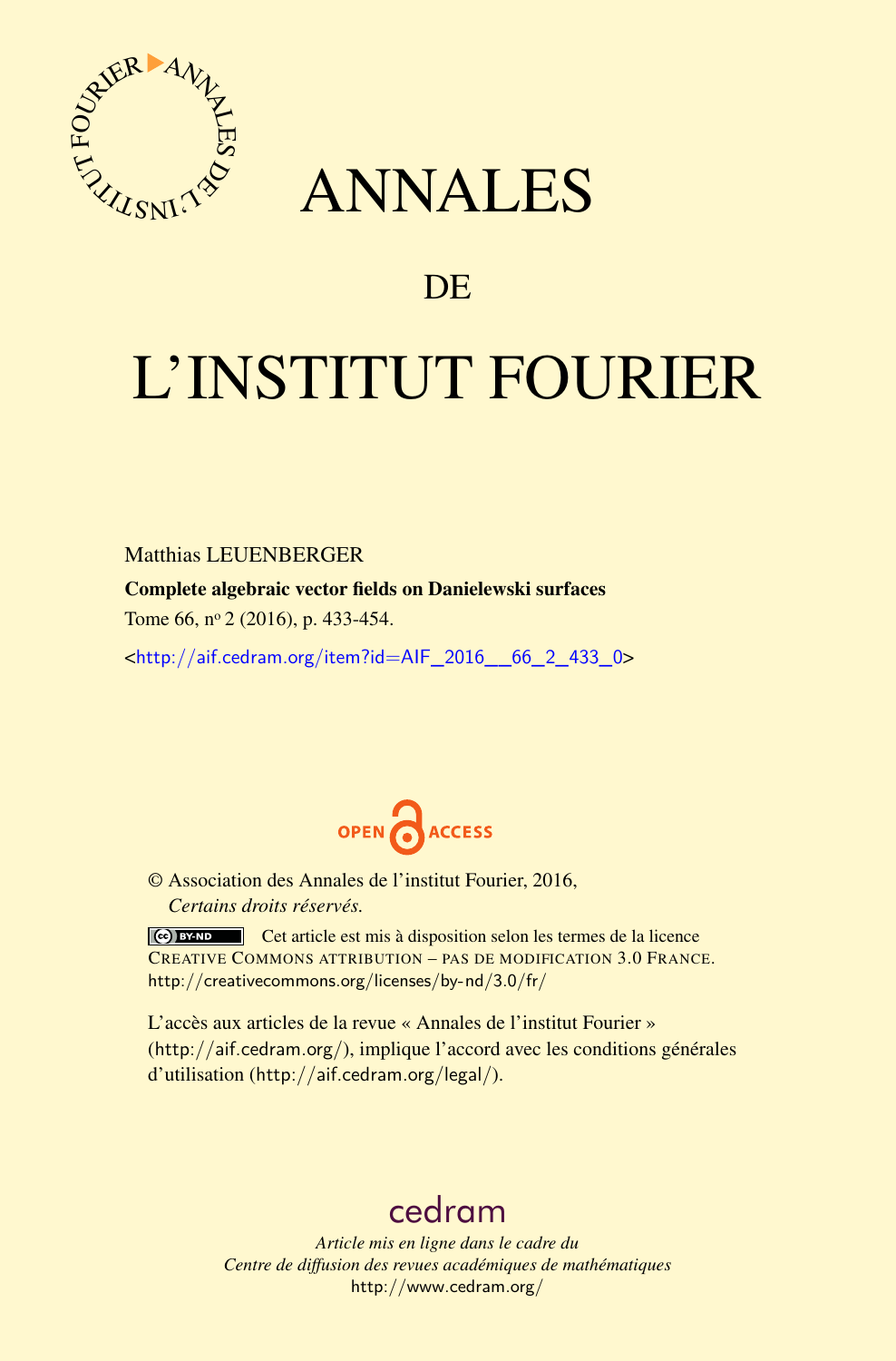# COMPLETE ALGEBRAIC VECTOR FIELDS ON DANIELEWSKI SURFACES

#### **by Matthias LEUENBERGER (\*)**

ABSTRACT. — We give the classification of all complete algebraic vector fields on Danielewski surfaces (smooth surfaces given by  $xy = p(z)$ ). We use the fact that for each such vector field there exists a certain fibration that is preserved under its flow. In order to get the explicit list of vector fields a classification of regular function with general fiber  $\mathbb C$  or  $\mathbb C^*$  is required. In this text we present results about such fibrations on Gizatullin surfaces and we give a precise description of these fibrations for Danielewski surfaces.

Résumé. — Nous donnons une classification de tous les champs de vecteurs algébriques complets sur les surfaces de Danielewski (surface lisse donnée par *xy* =  $p(z)$ ). Nous utilisons le fait que pour chaque tel champ vectoriel, il existe une fibration préservée par son flot. Une classification des fonctions régulières avec fibre générique C or C<sup>∗</sup> est requise pour obtenir la liste explicite des champs vectoriels. Nous présentons des résultats sur de telles fibrations définies sur des surfaces de Gizatullin et donnons une description précise de ces fibrés pour les surfaces de Danielewski.

#### **1. Introduction**

Complete  $(=$  globally integrable) vector fields are vector fields for which a global holomorphic flow map exists. In general the problem of classifying complete vector fields on Stein manifolds seems to be out of reach. However, for complete algebraic vector fields on affine varieties there are some known results. In 2000 Andersén [\[1\]](#page-21-0) gave a classification of complete algebraic vector fields on  $(\mathbb{C}^*)^n$ . For affine surfaces the situation looks better. In 2004 Brunella [\[6\]](#page-21-1) gave an explicit classification of complete algebraic vector fields on C 2 . The proof uses deep results from the theory of foliations on projective surfaces developed by Brunella [\[5,](#page-21-2) [4\]](#page-21-3), McQuillan [\[14\]](#page-22-0), and others. From this

Keywords: affine surfaces, complete vector fields, algebraic fibrations.

Math. classification: 32M25, 37F75, 14R25.

 $(*)$  The author is supported by SNF Grant 200021-140235/1.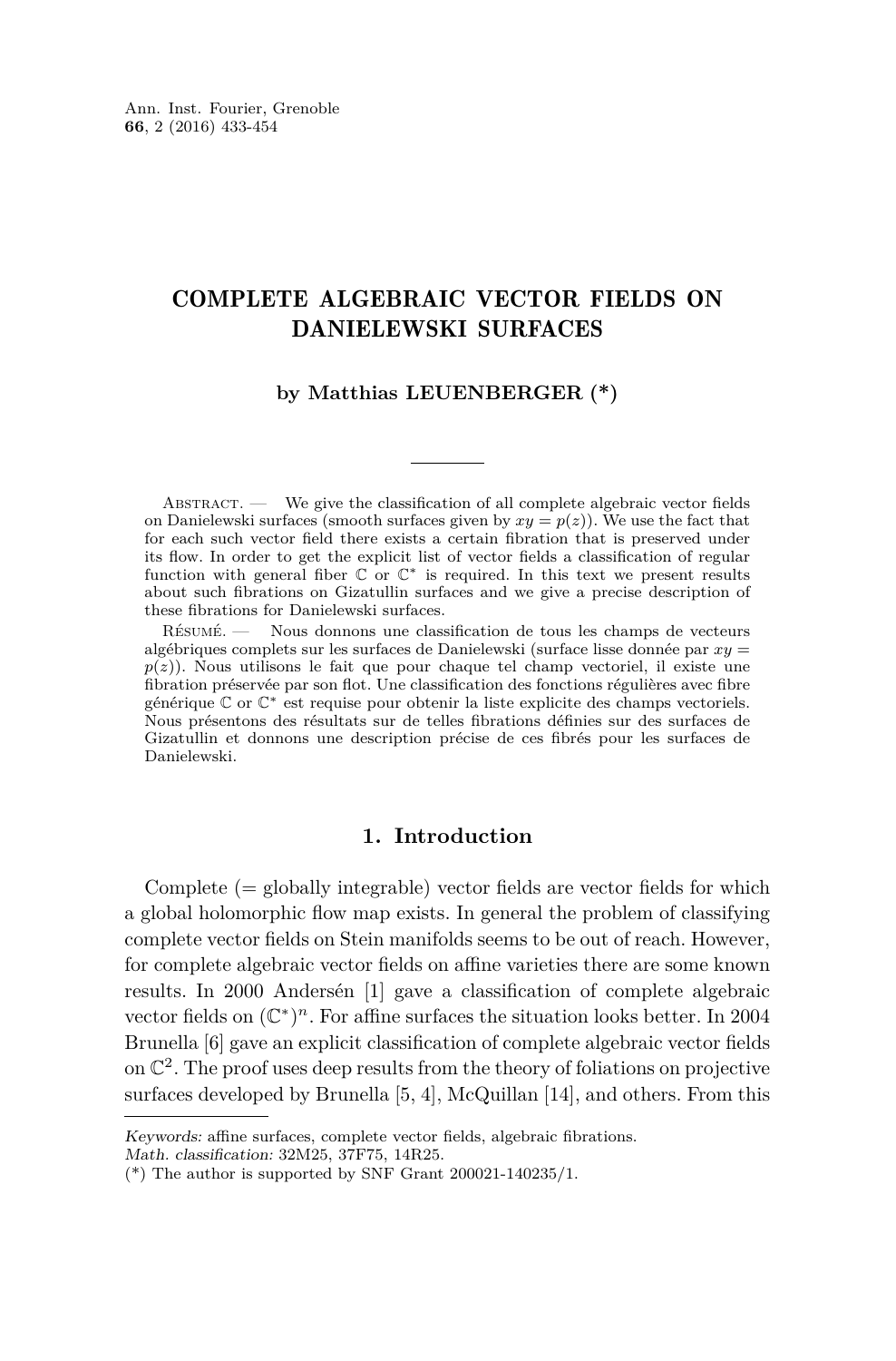theory it follows that there is always a regular function with general fibers isomorphic to  $\mathbb C$  or  $\mathbb C^*$  such that the vector field sends fibers to fibers. Since these functions on  $\mathbb{C}^2$  where classified by Suzuki [\[15\]](#page-22-1) it was only a small step to conclude the explicit form of the complete algebraic vector fields on  $\mathbb{C}^2$ . An extension of this result to affine toric surfaces (a quotient of  $\mathbb{C}^2$ by some cyclic group action) has been recently presented in [\[12\]](#page-22-2). The fact that each complete algebraic vector field preserves the fibers of a regular function with  $\mathbb C$  or  $\mathbb C^*$  fibers turns out to be true on almost all normal affine surfaces. This makes it possible to classify all complete algebraic vector fields for other surfaces.

FACT ([\[11,](#page-21-4) Theorem 1.3]). — Let *S* be a normal affine surface such that not all complete algebraic vector fields on *S* are proportional, and let *ν* be a complete algebraic vector field on *S*. Then there exists a regular function  $f : S \to \mathbb{C}$  with general fiber isomorphic to  $\mathbb{C}$  or  $\mathbb{C}^*$  such that the flow of *ν* sends fibers of *f* to fibers of *f* (in short: *ν* preserves the fibration *f*).

This fact shows that once the classification of  $\mathbb C$ - and  $\mathbb C^*$ -fibrations is done the complete vector fields are described. In this text we give some results about C- and C ∗ -fibrations on Gizatullin surfaces. For the special case of smooth surfaces given by  $xy = p(z)$  (which are called Danielewski surfaces) we can provide a precise classification: Here we give the list of complete algebraic vector fields. Since the C- and C ∗ -polynomials on Danielewski surfaces look much alike the ones on  $\mathbb{C}^2$  the vector fields also look similarly. Surprisingly if  $deg(p) = 4$  there occurs a complete vector field that has no analogue on  $\mathbb{C}^2$ .

Section 2 is a recapitulation of the definition of Gizatullin surfaces, a generalization of Danielewski surfaces, and SNC-completions, a powerful tool for affine algebraic surfaces. In Section 3 we present some results about Cand C ∗ -fibrations on Gizatullin surfaces which will be used in Section 4 to give an explicit description of  $\mathbb{C}$ - and  $\mathbb{C}^*$ -fibrations on Danielewski surfaces. Section 5 combines this description to a proof of the following theorem:

MAIN THEOREM. — Let  $\nu$  be a complete algebraic vector field on  $S =$  ${xy = p(z)}$  (where *p* has simple zeros), and let the hyperbolic vector field (HF) and the two shear vector fields (SF) be defined as follows:

$$
\mathrm{HF}=x\frac{\partial}{\partial x}-y\frac{\partial}{\partial y},\quad \mathrm{SF}^{x}=p^{\prime}(z)\frac{\partial}{\partial y}+x\frac{\partial}{\partial z}\quad \text{and}\quad \mathrm{SF}^{y}=p^{\prime}(z)\frac{\partial}{\partial x}+y\frac{\partial}{\partial z}.
$$

Then *ν* occurs in the following list (up to an automorphism of *S*):

(1)  $\nu$  preserves the polynomial x and is of the form:

$$
\nu = cHF + (A(x)z + B(x)) \text{ SF}^x
$$

ANNALES DE L'INSTITUT FOURIER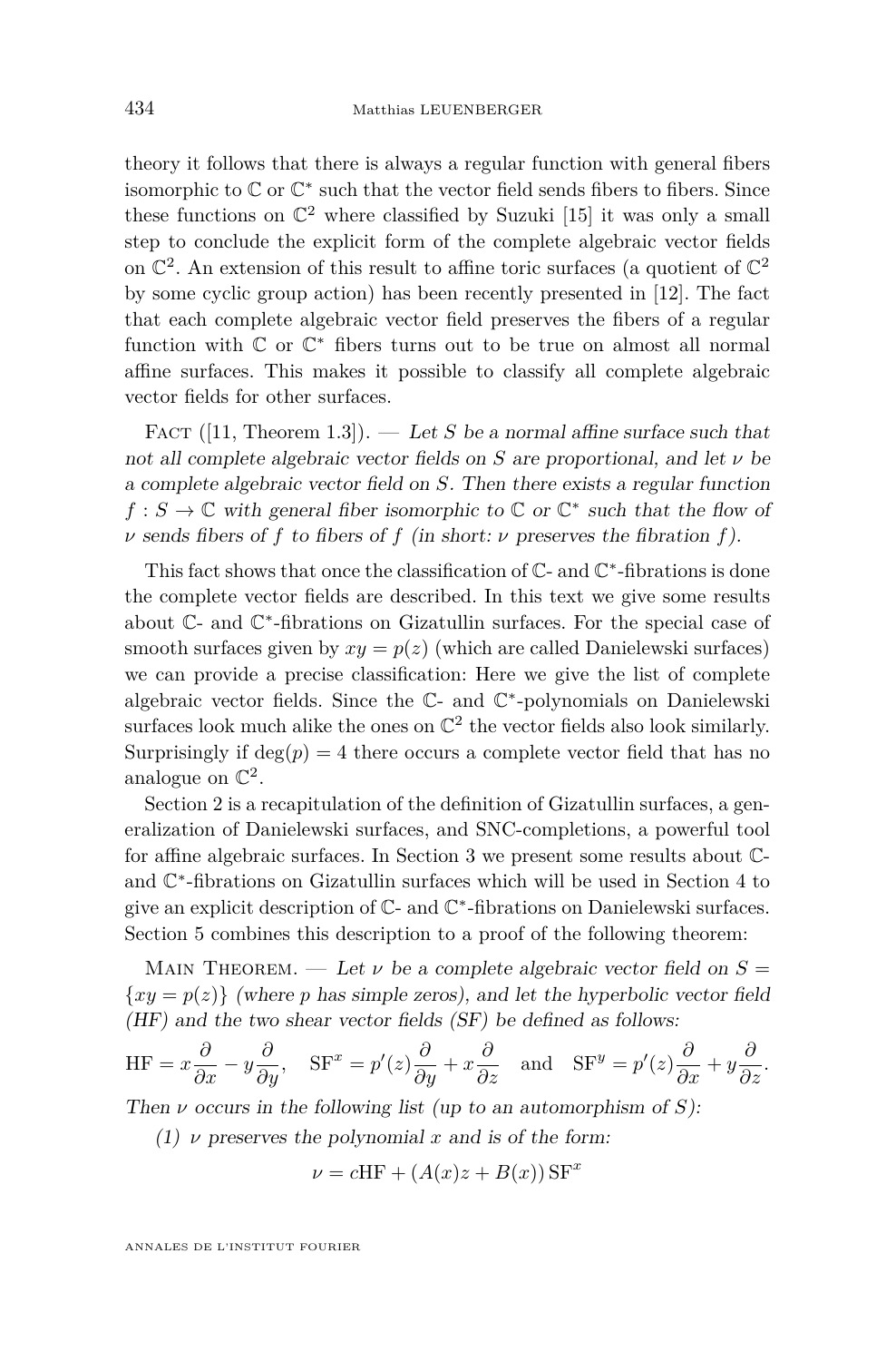for some  $c \in \mathbb{C}$  and  $A, B \in \mathbb{C}[x]$ .

(2) *ν* preserves a polynomial  $x^m(x^l(z+a)+Q(x))^n$  for coprime numbers  $m, n \in \mathbb{N}$ ,  $\deg(Q) \in \mathbb{N}_0$ ,  $a \in \mathbb{C}$  and  $\deg(Q) < l$  and is of the form:

$$
\nu = c \left( \frac{z+a}{x} + \frac{Q(x)}{x^{l+1}} \right) \text{SF}^x + A(x^m (x^l (z+a) + Q(x))^n)
$$

$$
\cdot \left[ n \text{HF} - \left( \frac{(m+nl)(z+a)}{x} + \frac{mQ(x) + nxQ'(x)}{x^{l+1}} \right) \text{SF}^x \right]
$$

for some  $c \in \mathbb{C}$  and  $A \in \mathbb{C}[t]$  satisfying  $A(0) = c/(m + nl)$  and  $A(x^m(x^l(z+a) + Q(x))^n)(mQ(x) + nxQ'(x)) - cQ(x) \in x^{l+1} \cdot \mathbb{C}[S].$ 

(3) If  $deg(p) = 4$  then *v* can also preserve the polynomial  $ax+y+\frac{1}{6}p''(z)$ where *a* is the leading coefficient of *p*. In this case *ν* looks like:

$$
\nu = A\left(ax + y + \frac{1}{6}p''(z)\right)\left(-\frac{1}{6}p'''(z)HF + aSF^x - SF^y\right)
$$

for some  $A \in \mathbb{C}[t]$ .

The Main Theorem describes a class of one-parameter subgroups of the group of holomorphic automorphisms on  $S = \{xy = p(z)\}\.$  It is worth to compare this result to well known results in the algebraic case. Daigle [\[7\]](#page-21-5) and Makar-Limanov [\[13\]](#page-22-3) showed that on  $S$  every algebraic  $\mathbb{C}^+$ -action is up to an algebraic automorphisms induced by some vector field  $f(x)$ SF<sup>x</sup> for some polynomial  $f \in \mathbb{C}[x]$ , and thus is a special case of (1) of the Main Theorem. Moreover, by [\[9\]](#page-21-6) there is a unique (up to an automorphism) algebraic  $\mathbb{C}^*$ -action on  $S$  which is induced by HF, which can be seen as a vector field of type (1) or (2).

Acknowledgements. — I thank Shulim Kaliman for introducing me into this interesting topic and for his helpful comments on this article. Additionally, I thank the referee for the carefully done report and the numerous style remarks.

#### **2. Gizatullin surfaces and their completions**

#### **2.1. SNC-completions and dual graphs**

It is a well established procedure in affine algebraic geometry to use so called SNC-completions of affine surfaces. Let *S* be an affine surface, and let  $X \supset S$  be a projective surface such that the boundary divisor *D* = *X*  $\setminus$  *S* = *C*<sub>1</sub> ∪ *...* ∪ *C*<sub>*k*</sub> is contained in the smooth locus of *X*. If moreover the curves  $C_i$  are smooth and intersect pairwise transversally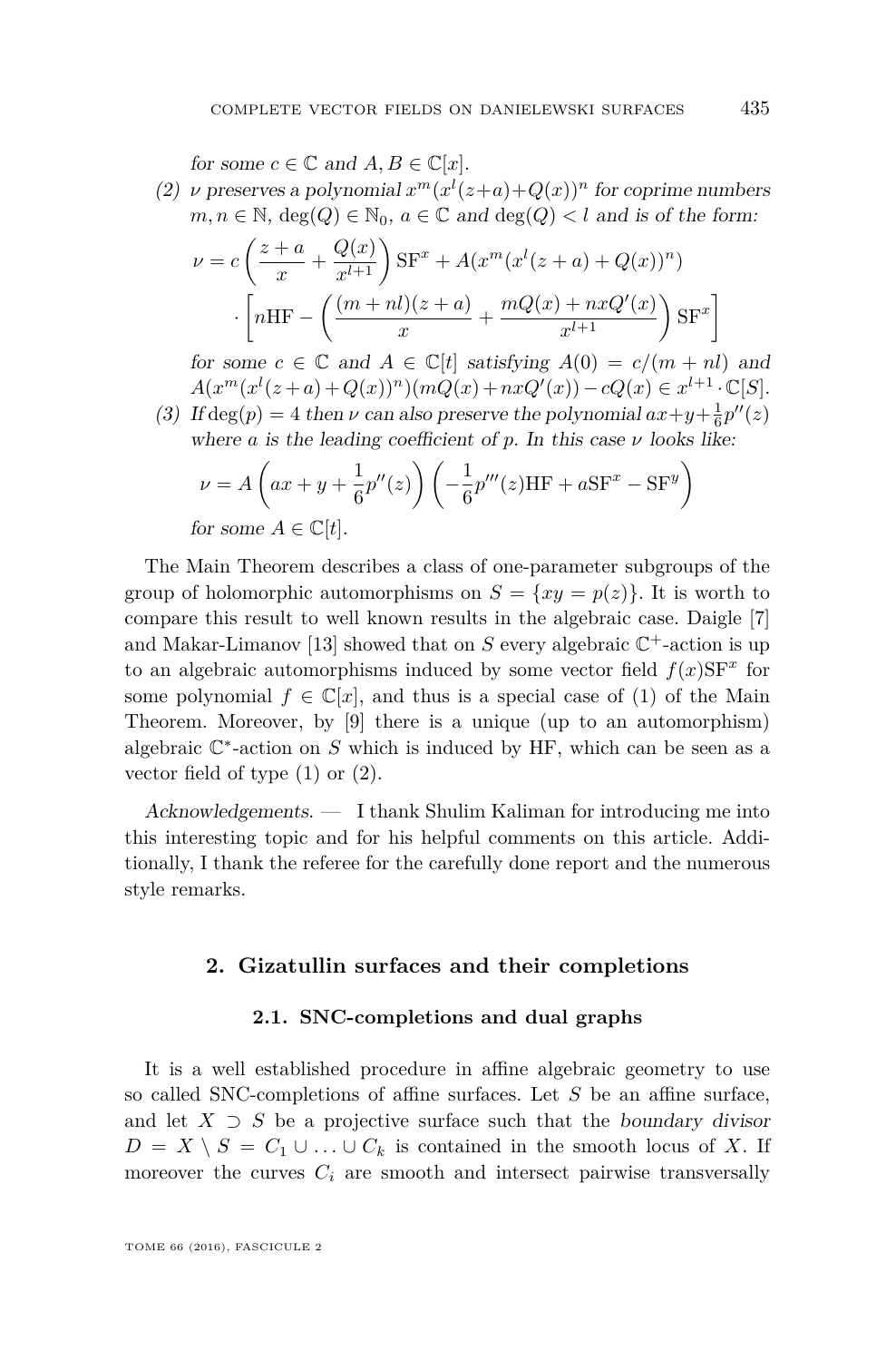and at most in double points of *D* then we say that *X* is a completion of *S* with simple normal crossings (in short: SNC-completion). Every normal affine surface admits an SNC-completion. In this text  $D = X \setminus S$  will always be a union of rational curves.

A good reference for SNC-completions is for example [\[8\]](#page-21-7). In particular, in this reference most notions that are used in this section are introduced. However the concept of SNC-completions was already used much earlier by Danilov and Gizatullin. Let *X* be an SNC-completion of an affine surface *S* then its dual graph  $\Gamma_X$  is given as follows: The vertices of  $\Gamma_X$  are given by the irreducible components  $C_i$  of the boundary  $D = X \setminus S$  and each intersection point  $p \in C_i \cap C_j$  of two different components corresponds to an edge of  $\Gamma_X$  that connects the vertices which correspond to  $C_i$  and  $C_j$ . The graph  $\Gamma_X$  is often considered as a weighted graph where the weight of a vertex is given by the self-intersection  $C_i \cdot C_i$  of its corresponding curve  $C_i$ .

Clearly neither SNC-completions nor dual graphs are unique: Modifications along the boundary will change the boundary and the dual graph of the boundary. The following two modifications (and its inverses) are possible (*C* is the name of the vertex and  $\omega = C \cdot C$  is its weight):



where  $E$  is the exceptional divisor and  $\hat{C}$  denotes the strict transform of a curve *C*. A sequence of  $(I)$ ,  $(I^{-1})$ ,  $(O)$  and  $(O^{-1})$  starting with a weighted graph is called a modification of weighted graphs. A birational map  $\varphi$ :  $X \rightarrow Y$  between two completions *X, Y* of an affine surface *S* such that  $\varphi|_S$  induces an isomorphism on *S* is called a birational modification of completions and an isomorphism of completions if  $\varphi$  is additionally an isomorphism. By a classical theorem of Zariski any birational map can be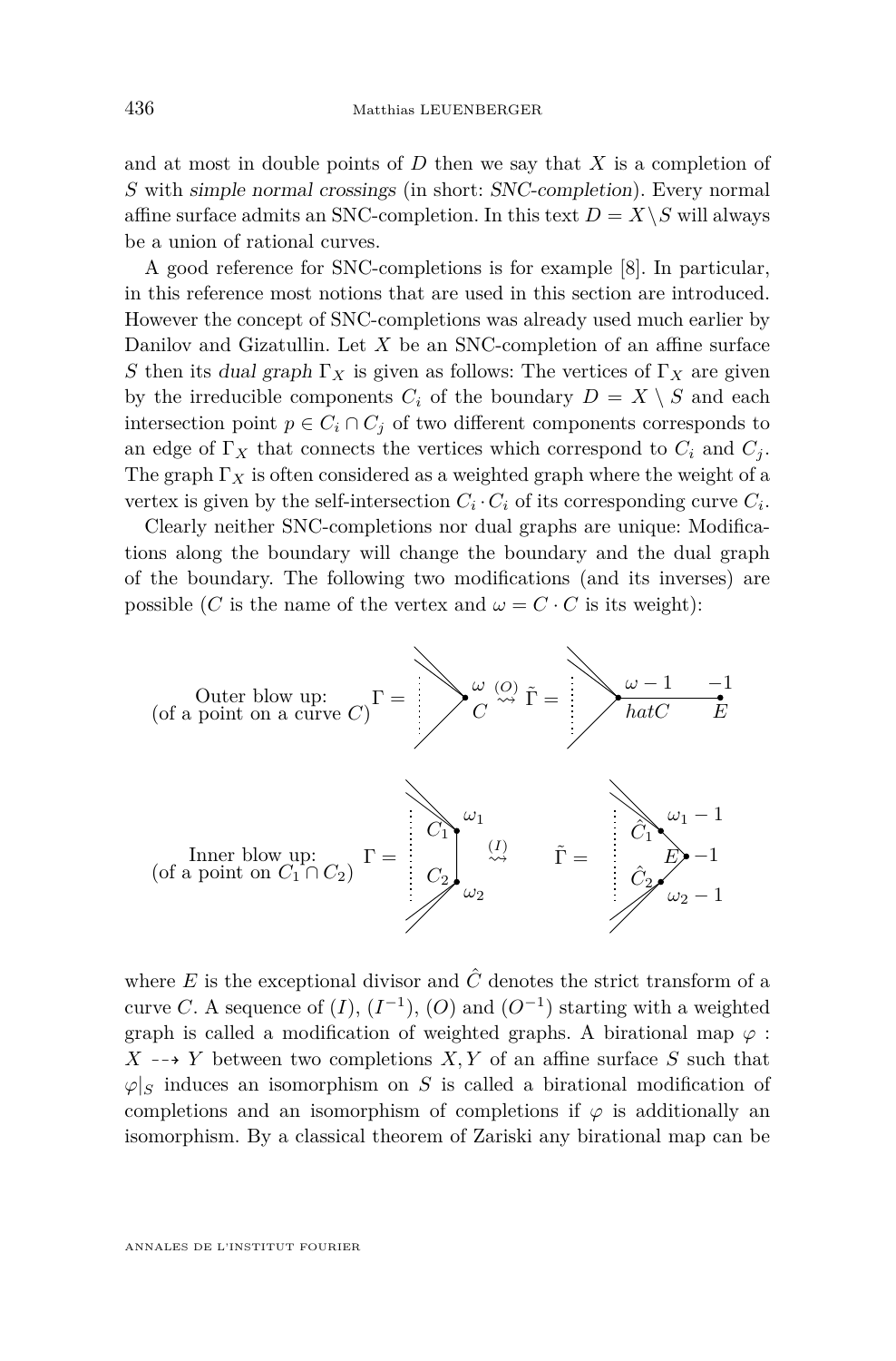seen as composition of blow ups followed by a composition of blow downs. Hence we get the following statement:

Theorem of Zariski.

- (1) Let *S* be an affine surface and let *X* and *Y* be two SNC-completions. Then there exists a SNC-completion *Z* of *S* obtained via a sequence of blow ups performed over the boundaries of *S* in *X* and *Y* , respectively. Hence  $\Gamma_Z$  is obtained by modifications as above from both Γ*<sup>X</sup>* and Γ*<sup>Y</sup>* .
- (2) Let  $\gamma : \Gamma_X \to \Gamma$  be a modification of weighted graphs. Then there is a completion *Y* of *S* such that  $\Gamma_Y = \Gamma$  and *Y* is obtained from *X* by a birational map  $\phi: X \dashrightarrow Y$  that induces the modification *γ* on the dual graphs. If *γ* does not contain outer blow ups then *φ* is uniquely determined.

A completion *X* will be called minimal if  $\Gamma_X$  does not have a (-1)-vertex of degree  $\leq 2$ .

#### **2.2. Gizatullin surfaces**

A Gizatullin surface is a normal affine surface *S* that admits an SNCcompletion *X* such that the graph  $\Gamma_X$  is linear. For such a completion (also called a zigzag) with

$$
\Gamma_X = \underbrace{\overset{\omega_0}{\bullet} \overset{\omega_1}{\bullet}}_{C_0 \quad C_1} \underbrace{\overset{\omega_k}{\bullet}}_{C_k}
$$

we use the notation

$$
\Gamma_X = [[\omega_0, \omega_1, \ldots, \omega_k]].
$$

A completion *X* is called standard if

$$
\Gamma_X = [[0, 0, \omega_2, \dots, \omega_k]]
$$
 or  $\Gamma_X = [[0, 0, 0]]$  or  $\Gamma_X = [[0, 0]]$ 

and  $\omega_1$ -semistandard if

$$
\Gamma_X = [[0, \omega_1, \omega_2, \dots, \omega_k]] \quad \text{or} \quad \Gamma_X = [[0, \omega_1, 0]] \quad \text{or} \quad \Gamma_X = [[0, \omega_1]]
$$

with  $\omega_i \leq -2$  for all  $2 \leq i \leq k$ .

Now we introduce two modifications of the boundary of Gizatullin surfaces. The first one is

<span id="page-5-0"></span>(2.1) 
$$
[[0, \omega_1, \ldots]] \stackrel{(O)}{\rightsquigarrow} [[-1, -1, \omega_1, \ldots]] \stackrel{(I^{-1})}{\rightsquigarrow} [[0, \omega_1 + 1, \ldots]]
$$

TOME 66 (2016), FASCICULE 2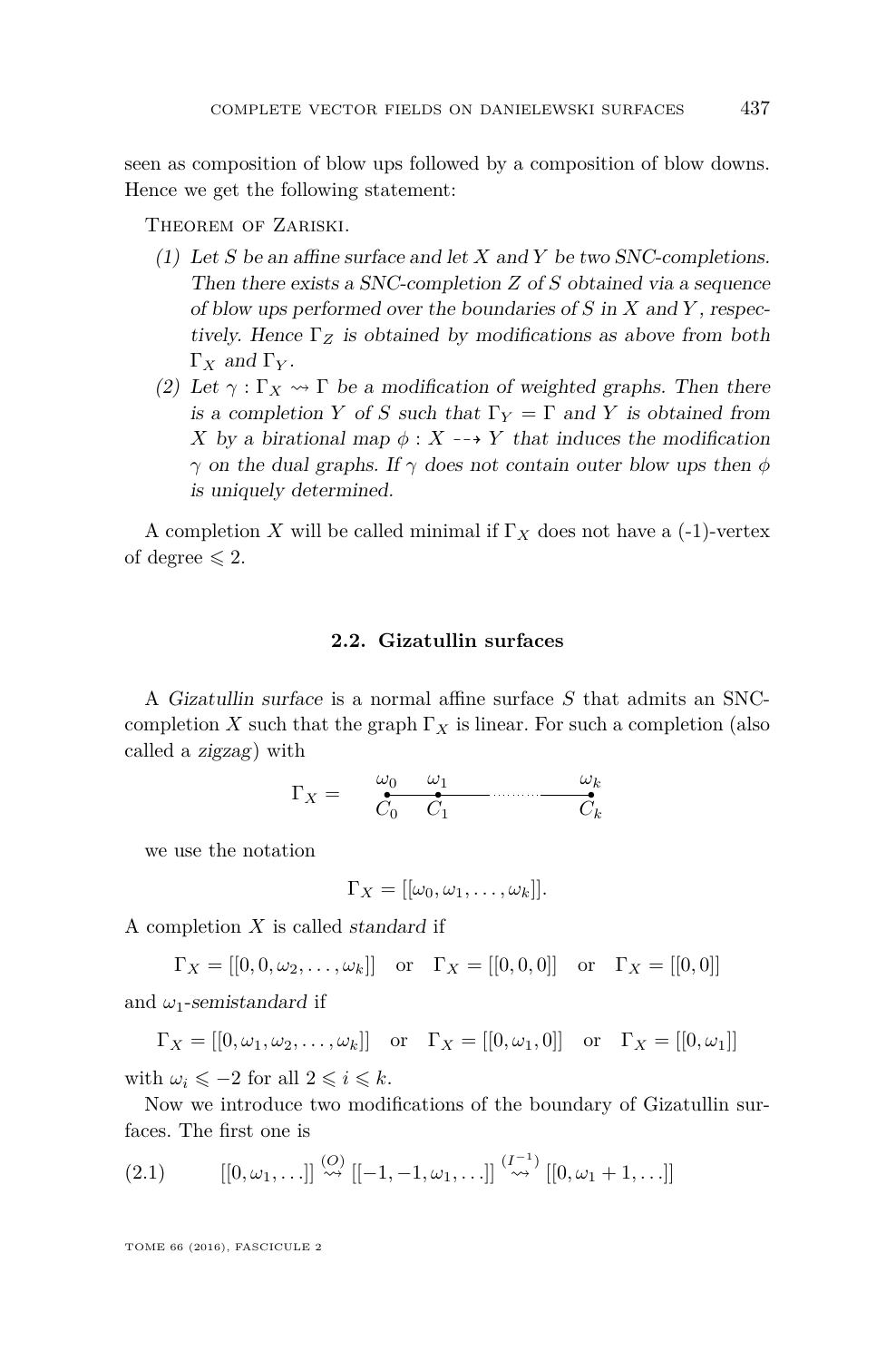that allows to transform any semistandard completion *X* with  $\Gamma_X = [[0, \omega_1,$  $\omega_2$ , ...] into a standard completion *Y* with  $\Gamma_Y = [[0, 0, \omega_2, \ldots]]$ . The second modification is a way to use a zero vertex in order to move weight from one side of the vertex to the other:

<span id="page-6-0"></span>(2.2) 
$$
[[\ldots,\omega_{i-1},0,\omega_{i+1} \ldots]] \stackrel{(I)}{\rightsquigarrow} [[\ldots[\omega_{i-1},-1,-1,\omega_{i+1}-1,\ldots]] \sim \sum_{i=1}^{(I^{-1})} [[\ldots,\omega_{i-1}+1,0,\omega_{i+1}-1,\ldots]]
$$

By a sequence of modification of type [\(2.2\)](#page-6-0) it is possible to move zeros vertices through the boundary divisor:

 $[[0,0,\omega_2,\ldots,\omega_k]] \rightsquigarrow [[\omega_2,0,0,\ldots,\omega_k]] \rightsquigarrow \cdots \rightsquigarrow [[\omega_2,\ldots,\omega_k,0,0]].$ 

The modification above is called reversion and it shows that the data of a standard completion is in general not unique. Using these modifications we see that each Gizatullin surface admits a standard completion and that all minimal completions have a linear dual graph:

<span id="page-6-2"></span>PROPOSITION 2.1  $([8])$  $([8])$  $([8])$ . — Let *S* be a Gizatullin surface. Then:

- (1) There exists a standard completion *X*, and the dual graph  $\Gamma_X$  is unique up to reversion.
- (2) For any completions *X* there is a contraction (i.e. a modification consisting of  $(O^{-1})$  and  $(I^{-1})$  of  $\Gamma_X$  to a linear graph.

# **3.** C**- and** C ∗ **-fibrations on Gizatullin surfaces**

Let us start with some well know facts in algebraic geometry.

<span id="page-6-1"></span>PROPOSITION 3.1.

- (a) [\[2\]](#page-21-8) Let *S* be a normal affine surface, and let  $f : S \to \mathbb{C}$  be a reduced<sup>(1)</sup> regular function with rational fibers. Then there is a pseudo-minimal SNC-completion *X* such that *f* extends to a regular function  $\bar{f}: X \to \mathbb{P}^1$  with general fibers isomorphic to  $\mathbb{P}^1$ .
- (b) [\[15\]](#page-22-1) Let *f* be as in (a). Then  $\chi(S) = \chi(F \times \mathbb{C}) + \sum(\chi(F') \chi(F))$ where  $\chi$  denotes the Euler characteristic,  $F$  is a regular fiber of  $f$ and the sum is taken over all singular fibers  $F'$ .
- (c) [\[2\]](#page-21-8) Let *X* be a smooth projective surface and let  $f: X \to \mathbb{P}^1$  a regular function with general fiber isomorphic to  $\mathbb{P}^1$ . Then there is a sequence of contractions  $\pi : X \to Y$  and a map  $f' : Y \to \mathbb{P}^1$  such that  $f = f' \circ \pi$  and  $f'$  is a  $\mathbb{P}^1$ -bundle.

<sup>&</sup>lt;sup>(1)</sup>Recall that a regular function  $f : S \to \mathbb{C}$  is called reduced if its general fiber is connected.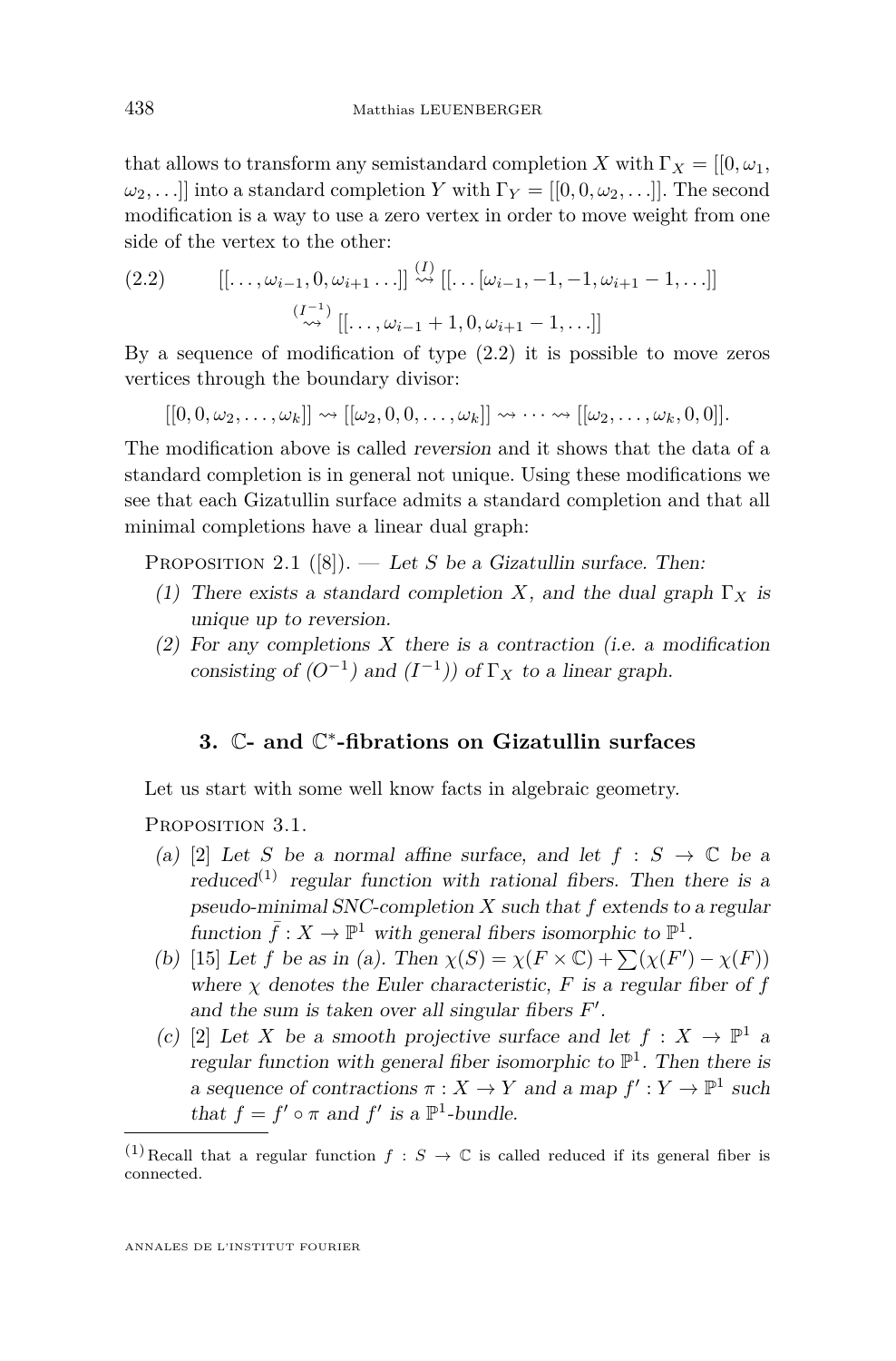(d) [\[9\]](#page-21-6) Let  $C \cong \mathbb{P}^1$  be a curve on a rational projective surface *X* with  $C \cdot C = 0$  then there is a regular function  $f: X \to \mathbb{P}^1$  such that  $C = f^{-1}(\infty)$  is a regular fiber of *f*.

DEFINITION 3.2. — If a regular function  $f : S \to \mathbb{C}$  (or  $\mathbb{P}^1$ ) on a variety *S* is considered as fibration it means that we are only interested in its level sets (i.e. the fibers). In particular, two regular functions are considered to be the same fibrations whenever the differ only by a Möbius transform in the target. A fibration f is said to be a  $\mathbb{C}$ - (resp.  $\mathbb{C}^*$ - or  $\mathbb{P}^1$ -) fibration if its regular fiber is isomorphic to  $\mathbb C$  (resp.  $\mathbb C^*$  or  $\mathbb P^1$ ).

Let *S* be a Gizatullin surface, and let *X* be a standard completion with boundary  $D = X \setminus S = C_0 \cup \ldots \cup C_k$ . Then the two curves  $C_0$  and  $C_1$ induce (Proposition [3.1\(](#page-6-1)d)) both a regular function  $\phi_0, \phi_1 : X \to \mathbb{P}^1$  such that  $C_0 = \phi_0^{-1}(\infty)$  and  $C_1 = \phi_1^{-1}(\infty)$  are regular fibers. The function  $\phi_0$ (resp.  $\phi_1$ ) is constant on  $C_i$  for  $2 \leq i \leq k$  (resp.  $3 \leq i \leq k$ ), and we may assume that it is vanishing there. Moreover  $\phi_0$  (resp.  $\phi_1$ ) restricted to  $C_1$ (resp.  $C_0$  and  $C_2$ ) is an isomorphism.

$$
\begin{array}{ccc}\n0 & & \downarrow & \infty = \phi_1(C_1) \\
0 & C_2 & \downarrow & \downarrow & \infty \\
C_0 & \downarrow & \downarrow & \downarrow & \downarrow & \downarrow \\
C_0 & \downarrow & \downarrow & \downarrow & \downarrow & \downarrow \\
\phi_0(C_0) = \infty & \mathbb{P}^1 & 0 = \phi_0(C_2 \cup \ldots \cup C_k) \\
\end{array}
$$

Hence the map  $\phi = \phi_0 \times \phi_1 : X \to \mathbb{P}^1_x \times \mathbb{P}^1_y$  induces isomorphisms  $\phi|_{C_0}$ :  $C_0 \to \{x = \infty\}, \ \phi|_{C_1} : C_1 \to \{y = \infty\} \text{ and } \phi|_{C_2} \to \{x = 0\}, \text{ and}$ moreover  $\phi$  contracts the curves  $C_3, \ldots, C_k$  onto  $(0,0)$ . Altogether the map  $\phi$  describes a way how to construct a Gizatullin surface starting with  $\mathbb{C}^2$ and blowing up points on  $\{x = 0\}$ . The exceptional divisor of  $\phi$  consists of the curves  $C_3, \ldots, C_k$  and additional curves (called feathers)  $F_1, \ldots, F_n$ that intersect the surface  $S$ . By Proposition [3.1\(](#page-6-1)b) the number of feathers is precisely  $\chi(S)$ .

Now, we are able to state some results about rational fibrations on Gizatullin surfaces. Propositions [3.3,](#page-7-0) [3.5](#page-8-0) and [3.7](#page-10-0) are specializations of Proposition 6.6 in [\[11\]](#page-21-4). In order to be self-contained we still present complete proofs. Let us start with C-fibrations.

<span id="page-7-0"></span>PROPOSITION 3.3 ([\[9\]](#page-21-6)). — Let  $f : S \to \mathbb{C}$  be a  $\mathbb{C}\text{-fibration on a Gizat-}$ ullin surface  $S$ . Then there is a standard completion  $X$  such that  $f$  coincides with the fibration  $\phi_0$  given as above.

TOME 66 (2016), FASCICULE 2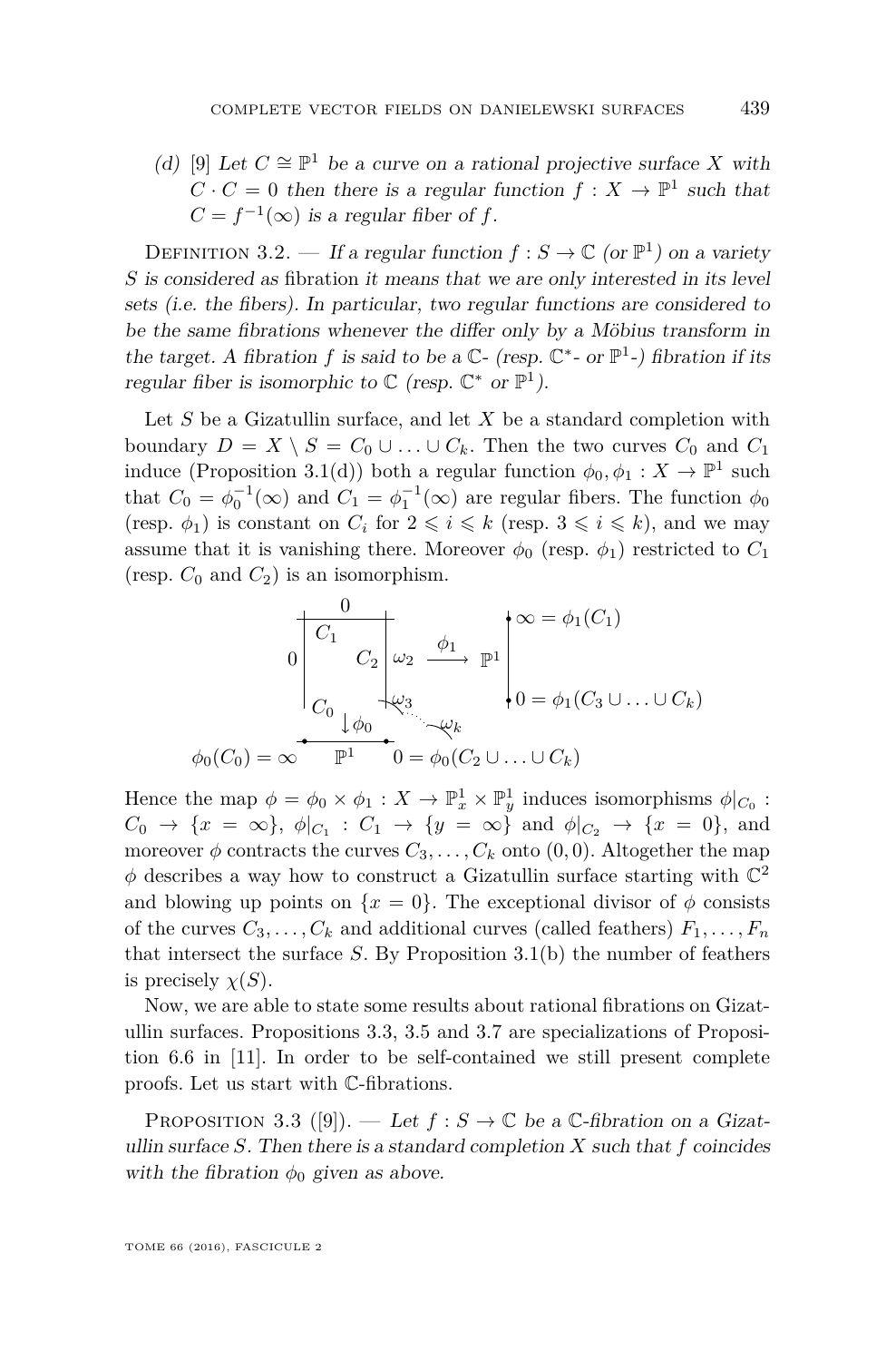Proof. — Let *X* be a pseudo-minimal SNC-completion of *S* such that *f* extends to a regular function  $\bar{f}$ . A general fiber of  $\bar{f}$  intersects  $D = X \setminus S =$ *C*<sub>0</sub> ∪ *...* ∪ *C*<sub>*k*</sub> in precisely one point, therefore one curve in *D* (say *C*<sub>1</sub>) is a section of  $\bar{f}$ , and on every other curve in *D* the function  $\bar{f}$  is constant. The set  $f^{-1}(\infty) \subset D$  is contractible to a rational curve (apply [3.1\(](#page-6-1)c) to a the desingularisation of *X*) which intersects  $C_1$  transversally (since  $C_1$ is a section). So by pseudo-minimality  $\bar{f}^{-1}(\infty)$  is already an irreducible curve (say  $C_0$ ) with self-intersection 0. Moreover, by the absence of further sections,  $C_0$  is disjoint from  $C_2, \ldots, C_k$ . Assume that the dual graph  $\Gamma_X$  is not linear and let  $C_i$  be a vertex of degree  $\geqslant$  3. By Proposition [2.1\(](#page-6-2)2) all but two branches at  $C_i$  are contractible, but by pseudo-minimality the only branch that could be non-minimal is the one containing  $C_1$ . On the other hand, the branch containing  $C_1$  cannot be contractible since it contains also the vertex  $C_0$ , which has weight 0, and thus is not contractible. Altogether Γ*X* is linear and of the form  $\Gamma_X = [[0, n, \omega_2, \dots, \omega_k]]$  with *n* arbitrary and  $\omega_i \leq -2$ , and can be transformed using the modification [\(2.1\)](#page-5-0) into a standard completion such that the fibration  $\phi_0$  coincides with  $f$ .

<span id="page-8-1"></span>COROLLARY 3.4 ([\[9\]](#page-21-6)). — For a Gizatullin surface *S* there are as many C-fibrations up to an automorphism as there are standard completions of *S* up to an isomorphism.

Note that there are families of Gizatullin surfaces that have a unique standard completion up to reversion. Check [\[9\]](#page-21-6) for a description of such Gizatullin surfaces. The surfaces called Danielewski surfaces that are introduced in Section 4 are of this kind. Later, Corollary [3.4](#page-8-1) will be used e.g. in Proposition [4.2.](#page-13-0)

For  $\mathbb{C}^*$ -fibrations there are two different cases: The fibration could have either two sections at infinity or one double-section at infinity (i.e. a curve such that the fibration restricted to this curve is a ramified 2-sheeted covering). First we deal with the case when there are two sections.

<span id="page-8-0"></span>PROPOSITION 3.5. — Let  $f : S \to \mathbb{C}$  be a  $\mathbb{C}^*$ -fibration on a Gizatullin surface *S*, and let *Y* be a pseudo-minimal SNC-completion of *S* such that the boundary divisor  $Y \setminus S$  contains two sections.

(1) We may choose *Y* such that the dual graph is of the form

$$
\Gamma_Y = \begin{array}{c} \eta_{-m} \quad \eta_{-2} \quad 0 \quad 0 \quad \eta_1 \quad \eta_2 \quad \eta_n \\ D_{-m} \quad D_{-2} \quad D_{-1} \quad D_0 \quad D_1 \quad D_2 \quad D_n \end{array}
$$

with  $m, n \geq 0, \eta_1 \leq -1$  and  $\eta_i \leq -2$  for  $|i| \geq 2$  and additionally  $D_0 = \bar{f}^{-1}(\infty).$ 

ANNALES DE L'INSTITUT FOURIER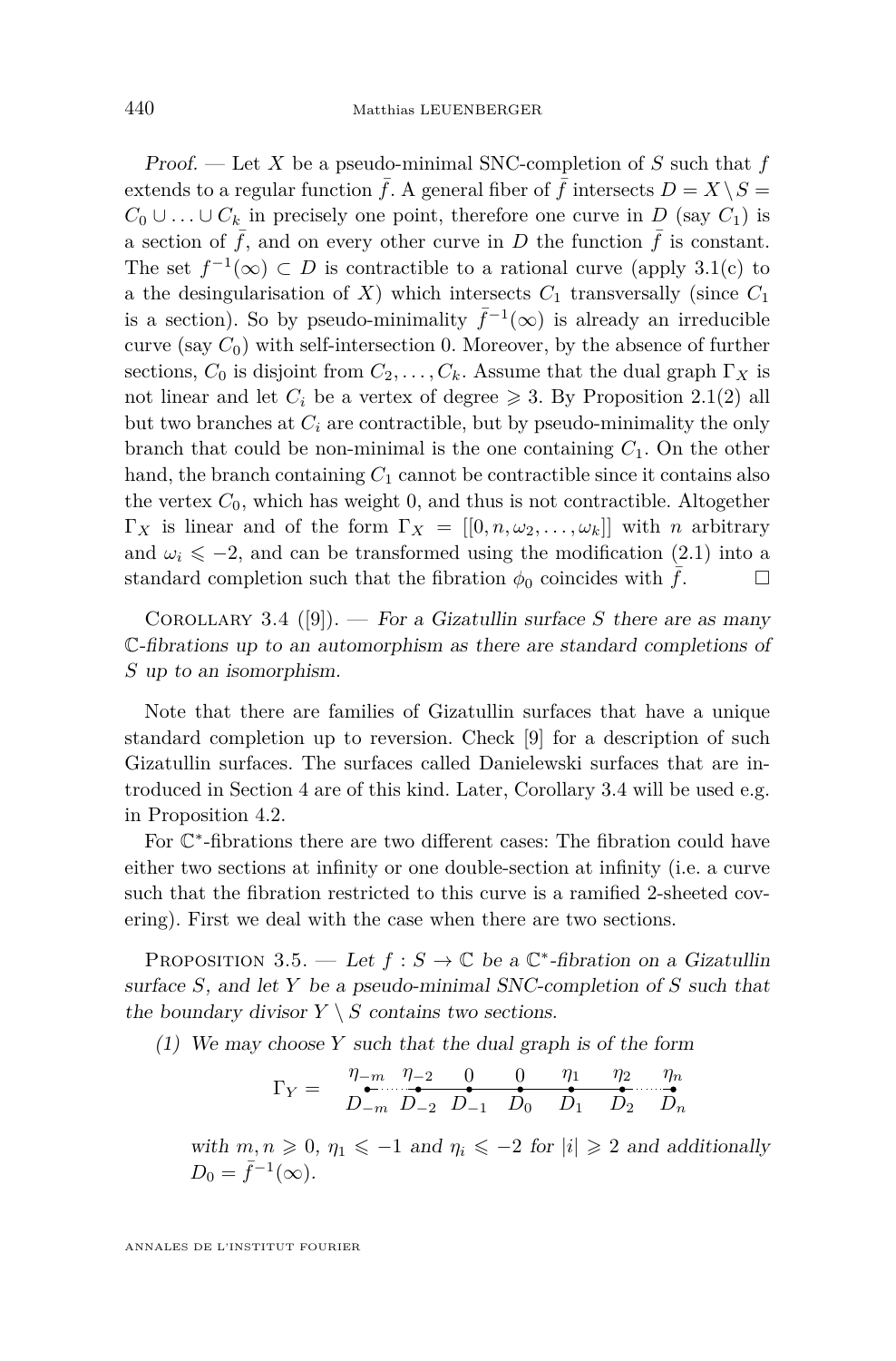(2) There is a  $\omega_1$ -semistandard completion  $X \supset S$  with  $\omega_1 \geq 0$  and

$$
\Gamma_X = \underbrace{\qquad \qquad }_{C_0} \underbrace{\qquad \omega_1 \qquad \omega_2 \qquad \omega_k}_{C_1 \qquad C_2} \cdots \underbrace{\qquad \qquad }_{C_k}
$$

such that  $Y$  is obtained from  $X$  by (i) a sequence of inner (unless  $S = \mathbb{C}^2$ ) blow ups at infinitely near points followed by (ii) a modification of type [\(2.2\)](#page-6-0):

$$
[[0,\omega_1,\omega_2,\ldots,\omega_k]] \stackrel{(i)}{\leadsto} [[0,0,\eta_{-m},\ldots,\eta_{-2},\eta_1,\eta_2,\ldots,\eta_n]]
$$
  

$$
\stackrel{(ii)}{\leadsto} [[\eta_{-m},\ldots,\eta_{-2},0,0,\eta_1,\ldots,\eta_n]].
$$

 $Proof.$  — The proof of (1) works very similarly to the proof above. Again, by Proposition [3.1\(](#page-6-1)c),  $\bar{f}^{-1}(\infty)$  is contractible so a curve C with selfintersection equal to 0 and the two sections  $C'$  and  $C''$  intersect  $C$  transverally since they are sections. Moreover, we may assume that  $C'$  and  $C''$  intersect *C* in two different points. Indeed, otherwise blow up the common intersection point and blow down the strict transform of *C*, and repeat this procedure until  $C'$  and  $C''$  intersect  $\bar{f}^{-1}(\infty)$  in two different points. Thus we get an SNC-completion *Y* with  $Y \setminus S = C \cup C' \cup C'' \cup C_1 \cup \ldots \cup C_l$  such that  $C \cdot C = 0$ ,  $C \cdot C' = 1$ ,  $C \cdot C'' = 1$  and  $C$  is disjoint from  $C_1 \cup \ldots \cup C_l$ . Assume again that the dual graph  $\Gamma_Y$  is not linear. Then for a vertex of degree  $\geq 3$  all but two branches are contractible, see Proposition [2.1\(](#page-6-2)2). But by pseudo-minimality a contractible branch must contain one of the curves  $C'$  or  $C''$ . However, then it also contains the zero vertex corresponding to *C* and hence it is not contractible. So we have the following picture (note that  $D_2$  and  $D_{-2}$  may or may not be in the same fiber)



and thus  $\Gamma_Y = [[\ldots, \eta_{-2}, a, 0, b, \eta_2, \ldots]]$ . This completion may be transformed by modifications [\(2.2\)](#page-6-0) into the desired form.

Claim (2) follows from the fact that the graph  $\tilde{\Gamma}_Y = [[\eta_{-m}, \dots, \eta_n]]$  can be contracted to a minimal graph  $\Gamma = [[\omega_2, \ldots, \omega_k]]$  such that at least one endvertex of  $\tilde{\Gamma}_Y$  does not get contracted. Indeed  $\tilde{\Gamma}_Y$  has at most one (-1)vertex. If the right endvertex  $D_n$  is not contracted then move the zeros in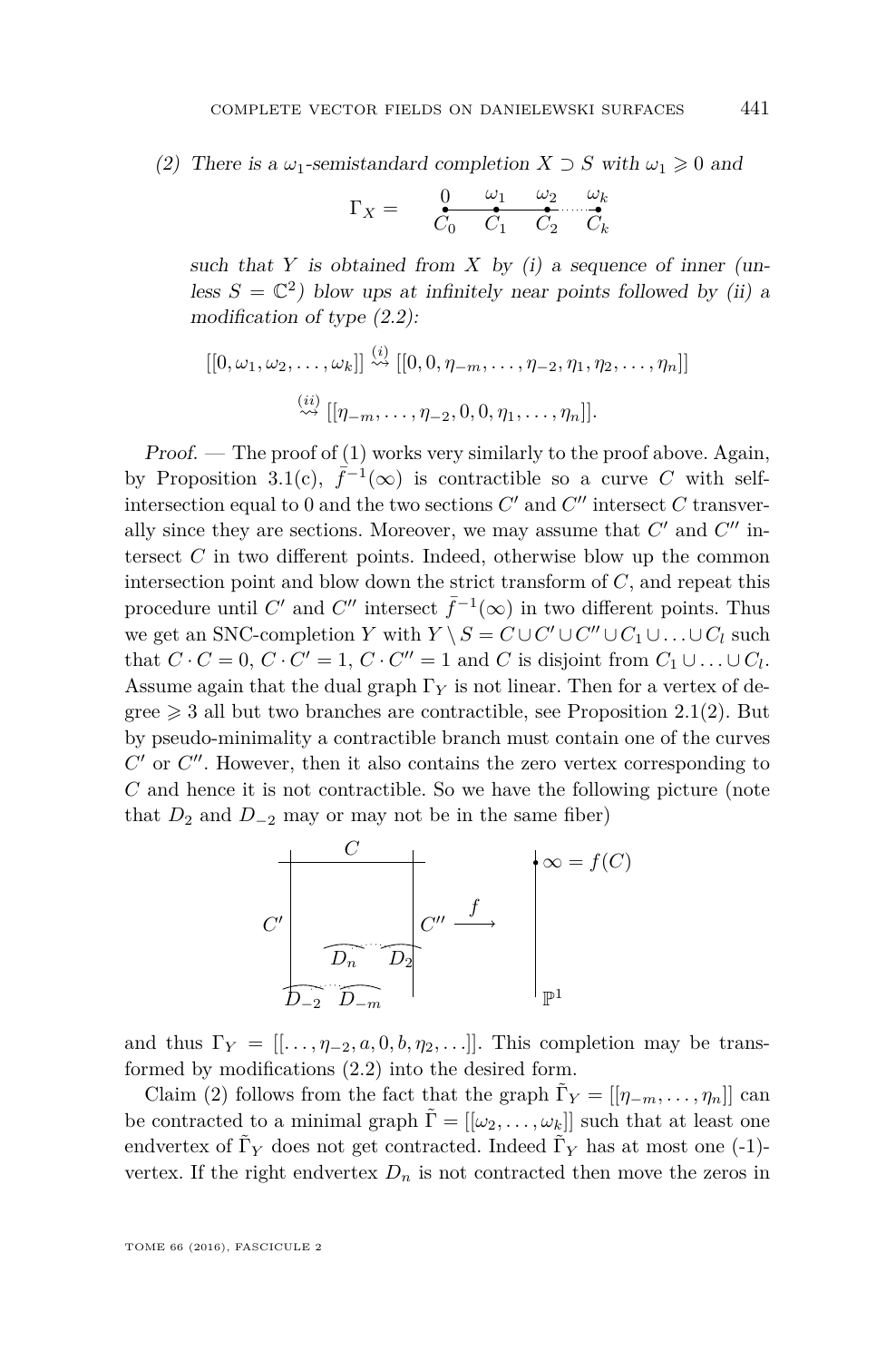$\Gamma_Y$  to the left  $[[0, 0, \eta_{-m}, \ldots, \eta_n]]$ , and then make the contraction by only inner blow downs onto a completion with dual graph  $[[0, \omega_1, \omega_2, \ldots, \omega_k]]$ . If the left endvertex  $D_{-m}$  is not contracted then do the same procedure but start with moving the zeros to the right  $[[\eta_{-m}, \ldots, \eta_n, 0, 0]].$ 

The  $\omega_1$ -standard completion from the above proposition can be transformed into a standard completion by modifications [\(2.1\)](#page-5-0) and there are  $\omega_1$  parameters occuring in this process. Therefore we get the following corollary:

COROLLARY 3.6. — Let *S* be a Gizatullin surface such that each standard completion is determined by its dual graph<sup>(2)</sup>. Then the family of C ∗ -fibrations having a pseudo-minimal SNC-completion with a given dual graph that is obtained as in Proposition [3.5](#page-8-0) from a  $\omega_1$ -semistandard completion has at most  $\omega_1$  parameters.

Let us take a closer look how the fibers of a  $\mathbb{C}^*$ -fibration  $f : S \to \mathbb{C}$ with two sections at the boundary can look like. For simplicity assume that the surface *S* is smooth. Clearly every fiber  $f^{-1}(a)$  has precisely one connected component isomorphic to  $\mathbb{C}^*$  or to  $\mathbb{C} \vee \mathbb{C}$  (two lines intersecting transversally in one point) namly the one connecting  $D_{-m} \cup \ldots \cup D_{-1}$  to  $D_1 \cup \ldots \cup D_n$ . All other connected components are isomorphic to  $\mathbb{C}$ , clearly all these  $\mathbb C$  components are adjecent to a curve  $D_{-m}, \ldots, D_{-2}, D_2, \ldots, D_n$ . By Proposition [3.1\(](#page-6-1)b) the total number of  $\mathbb C$  and  $\mathbb C \vee \mathbb C$  components is equal to  $\chi(S)$ .

The next proposition will clarify the last possibility, namely when there is a double-section at infinity.

<span id="page-10-0"></span>PROPOSITION 3.7. — Let  $f : S \to \mathbb{C}$  be a  $\mathbb{C}^*$ -fibration on a Gizatullin surface *S*, and let *X* be a pseudo-minimal SNC-completion of *S* such that  $D = X \setminus S$  contains a double-section *C*. Then  $\Gamma_X$  is of the form:



In particular this situation only occurs when the dual graph of a standard completion of *S* is of the form

$$
[[0,0,-4]], \quad [[0,0,-3,-3]] \quad \text{or} \quad [[0,0,-3,-2,\ldots,-2,-3]].
$$

 $(2)$ A criterion for this property can be extracted from [\[9\]](#page-21-6). It applies to Danielewski surfaces.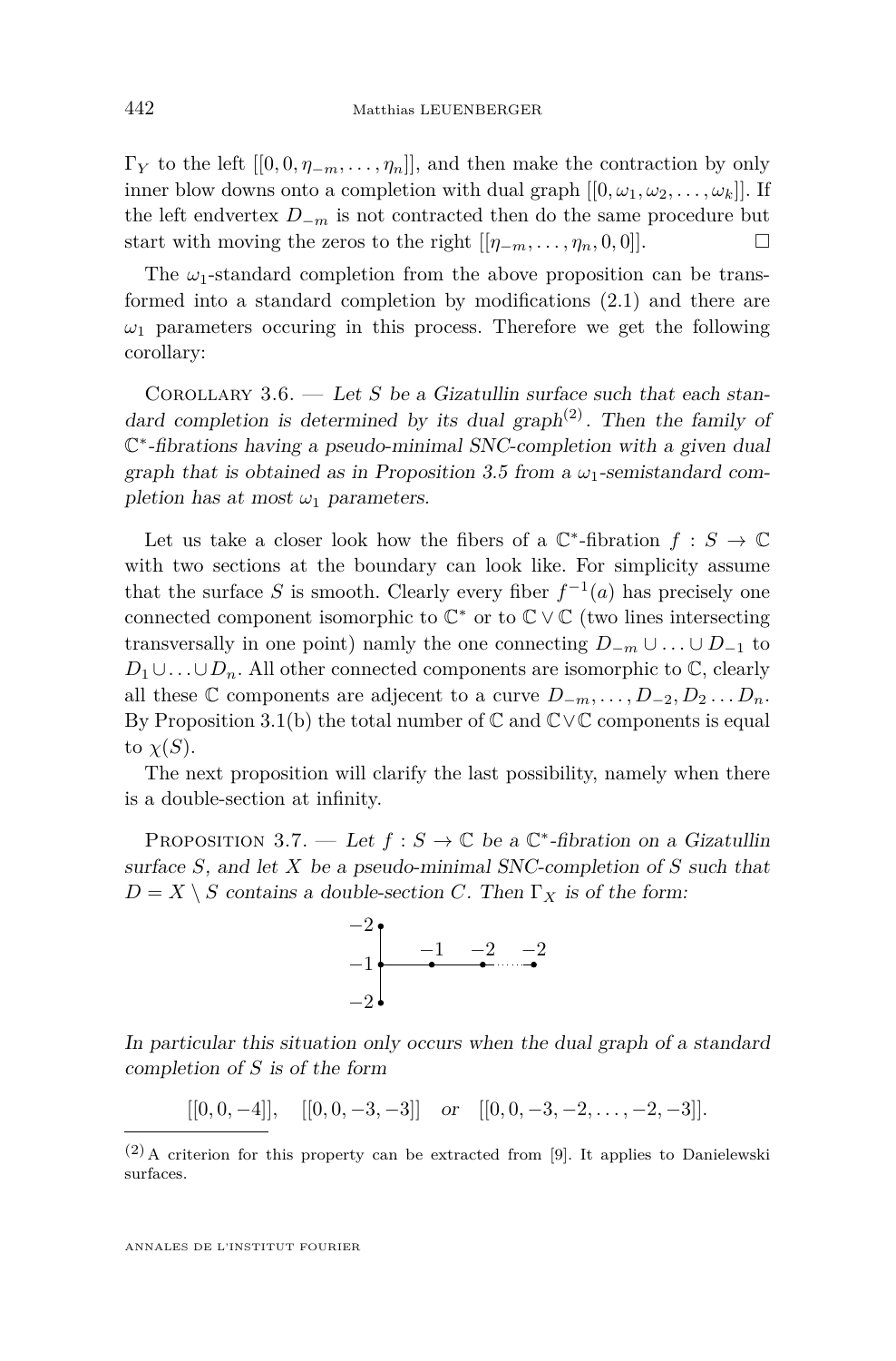Proof. — Let  $C'$  be the double-section. There is a contraction  $\pi$  such that the set  $\bar{f}^{-1}(\infty)$  is contracted to a curve *C* with  $C \cdot \pi(C') = 2$ . So the curves  $C$  and  $\pi(C')$  do not intersect transversally. Indeed, otherwise they would intersect in two points and the dual graph  $\Gamma_X$  would contain a loop. We can see that the dual graph of  $\bar{f}^{-1}(\infty)$  is  $[[-2, -1, -2]]$  and the double-section  $C'$  intersects the  $(-1)$ -curve transversally. Indeed after two blow ups the boundary is a SNC-divisor:



So  $\Gamma_X$  is of the form:



Since, by Proposition [2.1\(](#page-6-2)2),  $\Gamma_X$  can be transformed into a linear graph the branch  $\Gamma'$  is contractible and by pseudo-minimality the only  $(-1)$ -curve in  $Γ'$  is *C'*. This shows that  $Γ<sub>X</sub>$  is of the desired form. After the contraction of  $\Gamma$  we get a dual graph of the form  $[-2, n, -2]$  with  $n \geq 0$  and they all lead to a standard completion as in the claim.

Remark  $3.8.$  — In [\[12,](#page-22-2) Lemmas  $4.7+4.8$ ] the  $\mathbb{C}^*$ -fibrations on affine toric surfaces were classified using other techniques. Affine toric surfaces are Gizatullin surfaces and some of them have a completion as in Propo-sition [3.7.](#page-10-0) Therefore it is expected that they have a  $\mathbb{C}^*$ -fibration that, in some sense, looks essentially different from the other  $\mathbb{C}^*$ -fibrations. In fact it is possible to see that the  $\mathbb{C}^*$ -fibrations with double-section at infinity of affine toric surfaces correspond exactly to the special case appearing in the end of Lemma 4.8. in [\[12\]](#page-22-2).

We conclude this section by the classification of  $\mathbb{C}^*$ -fibrations on  $\mathbb{C}^2$ . This result is well known: Brunella used it for his classification of complete

TOME 66 (2016), FASCICULE 2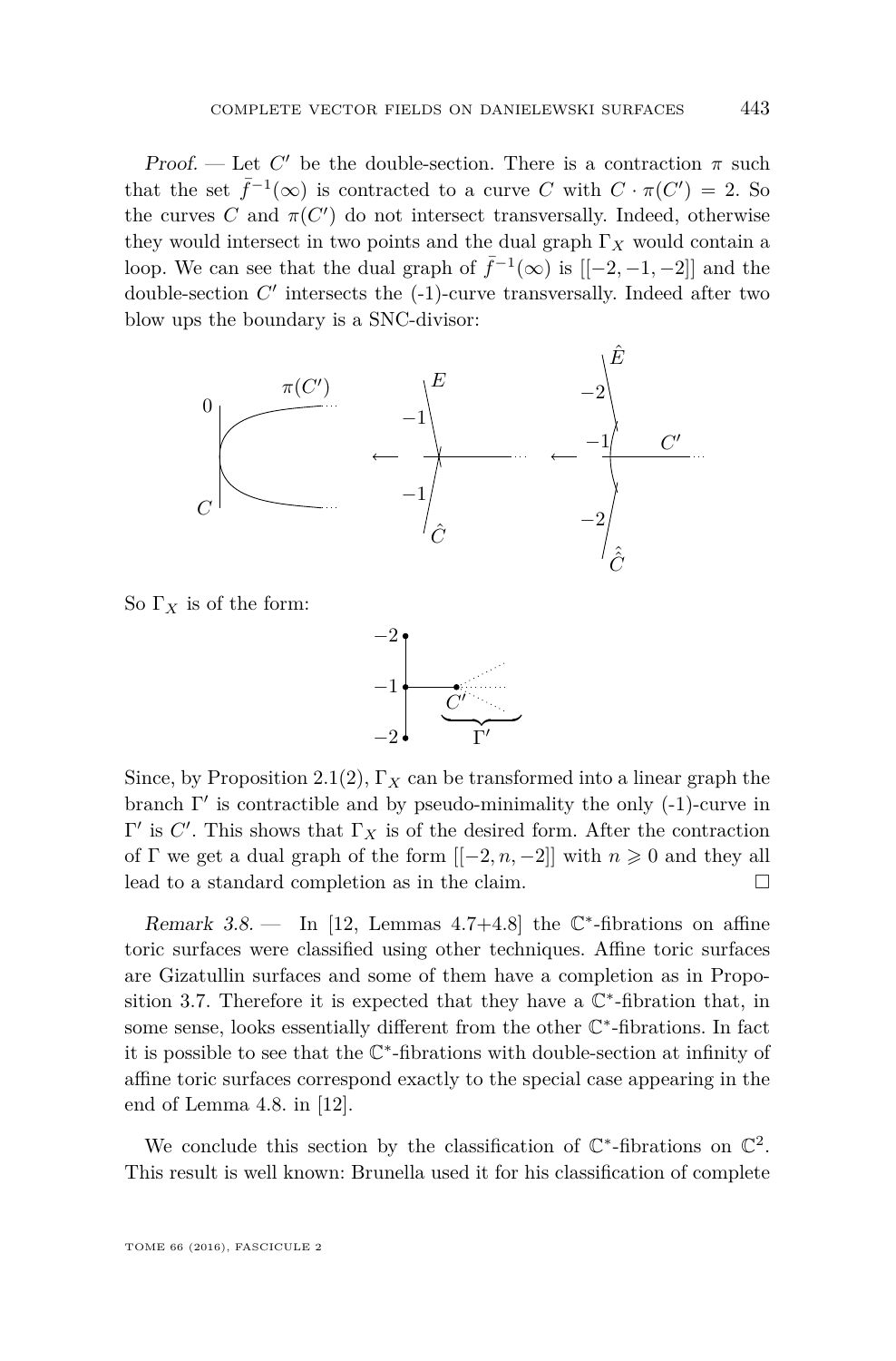vector fields on  $\mathbb{C}^2$  in [\[6\]](#page-21-1). He cites Suzuki [\[15\]](#page-22-1). Here we give an alternative proof using Lemma [3.5.](#page-8-0)

<span id="page-12-0"></span>PROPOSITION 3.9 ([\[15\]](#page-22-1)). — Let  $f : \mathbb{C}^2 \to \mathbb{C}$  be a  $\mathbb{C}^*$ -fibration. Then (up to an automorphism)  $f(x, y)$  is of the form  $x^{i}(x^{l}y - Q(x))^{j}$  for *i*, *j* relatively prime numbers,  $l \in \mathbb{N}_0$  and a polynomial *Q* with deg(*Q*) < *l*.

Proof. — Since the dual graph of a standard completion is [[0*,* 0]], and hence not as the ones in Proposition [3.7](#page-10-0) there is a pseudo-minimal SNCcompletion *Y* as in Proposition [3.5](#page-8-0) with

$$
\Gamma_Y = \begin{array}{c} \eta_{-m} \quad \eta_{-2} \quad 0 \quad 0 \quad \eta_1 \quad \eta_2 \quad \eta_n \\ D_{-m} \ D_{-2} \ D_{-1} \quad D_0 \quad D_1 \quad D_2 \quad D_n \end{array}
$$

.

Since  $\chi(\mathbb{C}^2) = 1$  there is precisely one  $\mathbb C$  or one cross of two lines  $\mathbb C \vee \mathbb C$ inside a fiber (say  $f^{-1}(0)$ ) of f. If it is  $\mathbb{C} \vee \mathbb{C}$  then by the Abhyankar-Moh-Suzuki theorem we might assume that the zero set of *f* is  $\{x = 0\} \cup \{y = 0\}$ . Hence *f* is of the form  $x^i y^j$  (*l* = 0). If it is a  $\mathbb C$  component (say  $F_1$ ) then it is attached say to one of the curves  $D_2, \ldots, D_n$  and let  $F_2$  be the  $\mathbb{C}^*$ component of this fiber. By the absence of other C components we know that  $\bar{F}_2$  intersects  $D_{-m}$  since otherwise  $D_{-m} \cup \ldots \cup D_{-2}$  would contain a (-1)-curve. By Proposition [3.5\(](#page-8-0)2) we get another completion *X* of *S* with

$$
\Gamma_X = \begin{array}{cc} 0 & \omega_1 \\ \overline{C_0} & \overline{C_1} \end{array}.
$$

It is obtained from *Y* such that  $\overline{F}_1$  is disjoint from  $C_0$  and  $D_{-m}$  maps isomorphically onto  $C_0$ . Thus  $\overline{F}_2$  still intersects  $C_0$  transversally in one point. We continue by blowing up the point  $C_0 \cap \overline{F}_2$  and blowing down the strict transform of  $C_0$ , which is a modification of type  $(2.1)$ . Repeating this  $\omega_1$ -times we will end up with a completion isomorhic to  $\mathbb{P}^1 \times \mathbb{P}^1$  such that  $\overline{F}_2$  intersects  $\{x = \infty\}$  transversally in one point, and  $\overline{F}_1 \cap \{x =$  $\infty$ } =  $\emptyset$ . Hence in these coordinates we may assume that  $F_1 = \{x = 0\}$ and  $F_2 = \{y = R(x)\}\$ is a graph for a rational function R with a pole at 0. Let us write *R* as  $R(x) = Q(x)x^{-l} + P(x)$  for some polynomials *Q* and *P*. Then after a coordinate change given by  $(x, y) \mapsto (x, y + P(x))$  we get that  $F_2 = \{x^l y = Q(x)\}\$ , and thus the claim follows.

# **4.** C**- and** C ∗ **-fibrations on smooth Danielewski surfaces**

Danielewski surfaces form a subfamily of Gizatullin surfaces. They have an explicit description as a hypersurface in  $\mathbb{C}^3$  and the classification of  $\mathbb{C}$ -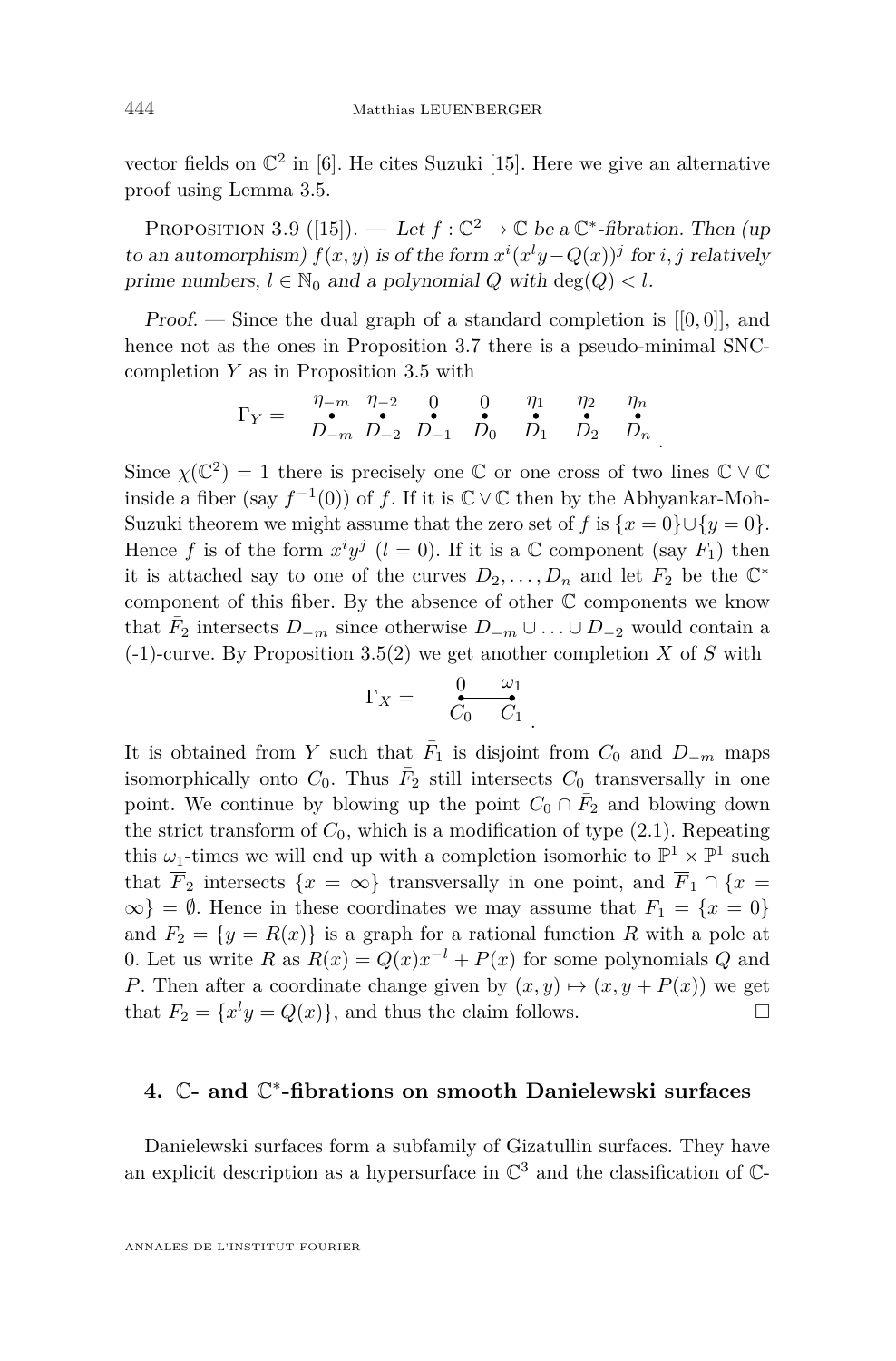and C ∗ - fibrations can be done very explicit. In most cases the classification looks exactly the same as the classification of  $\mathbb{C}$ - and  $\mathbb{C}^*$ - fibrations on  $\mathbb{C}^2$ . It is a direct consequence of the famous Abhyankar-Moh-Suzuki theorem that all  $\mathbb C$ -fibrations on  $\mathbb C^2$  are up to an automorphism given by the projection to the *x*-coordinate. Actually, this classification has already been found by Gutwirth [\[10\]](#page-21-9). Proposition [3.9](#page-12-0) is the description of  $\mathbb{C}^*$ -polynomials on  $\mathbb{C}^2$ .

Definition 4.1. — A smooth affine surface *S* in called Danielewski surface<sup>(3)</sup> if there is an SNC-completion *X* such that  $\Gamma_X = [[0,0,-k]]$  for  $k \geq 2$ . Danielewski surfaces can also be seen as surfaces in  $\mathbb{C}^3$  given by the equation  $\{xy = p(z)\}\$  for a polynomial *p* of degree *k* with simple zeros.

Let  $p$  be a polynomial of degree  $k$  with simple zeros. Given the surface  $S = \{xy = p(z)\}\subset \mathbb{C}^3$  it is easy to construct a standard completion. The projection  $\pi(x, y, z) = (x, z)$  is a birational map from *S* to  $\mathbb{C}^2$ , it is an isomorphism on the open sets  $\{x \neq 0\}$  and it contracts the lines  ${x = 0, z = z_i}$  onto the points  $(0, z_i)$  where the numbers  $z_i$  are the zeros of p. So S is isomorphic to an open set in  $\mathbb{C}^2$  blown up in the points  $(0, z_i)$ and therefore  $\mathbb{P}^1 \times \mathbb{P}^1$  blown up in these points is a completion  $X_0$  of S. The curve

$$
D_0 = X_0 \setminus S = \{x = \infty\} \cup \{\widehat{x = \infty}\} \cup \{\widehat{x = 0}\}
$$

is the boundary with dual graph  $\Gamma_{X_0} = [[0,0,-k]]$  (where  $\hat{C}$  denotes the strict transform of a curve *C*). Moreover, the projection to the  $x$  (resp.  $z$ ) coordinate corresponds to the map  $\phi_0$  (resp.  $\phi_1$ ) constructed in the previous section and therefore the map  $\pi$  corresponds to the map  $\phi$ .

On the other hand, given any standard completion of a Danielewski surface *S*, its corresponding map  $\phi$  will describe a way to embed *S* into  $\mathbb{C}^3$ . Indeed, *S* is given in  $\mathbb{C}^3$  by the equation  $xy = p(z)$ , when the polynomial *p* is defined such that its zeros are the indeterminacy points of  $\phi^{-1}$ ).

We begin with the description of C-fibrations on *S*:

<span id="page-13-0"></span>PROPOSITION 4.2 ([\[13,](#page-22-3) [7,](#page-21-5) [9,](#page-21-6) [3\]](#page-21-10)). — Let  $f : S = \{xy = p(z)\} \to \mathbb{C}$  be a C-fibration.

- (1) Up to automorphism of *S* the fibration *f* is given by the projection  $f(x, y, z) = x$ .
- (2) Any standard completion of *S* is isomorphic to the standard completion  $X_0$  constructed above.

<sup>&</sup>lt;sup>(3)</sup> In the literature surfaces given by  $\{x^n y = p(z)\}\$  are often also called Danielewski surfaces. In this text we only consider the case  $n = 1$ .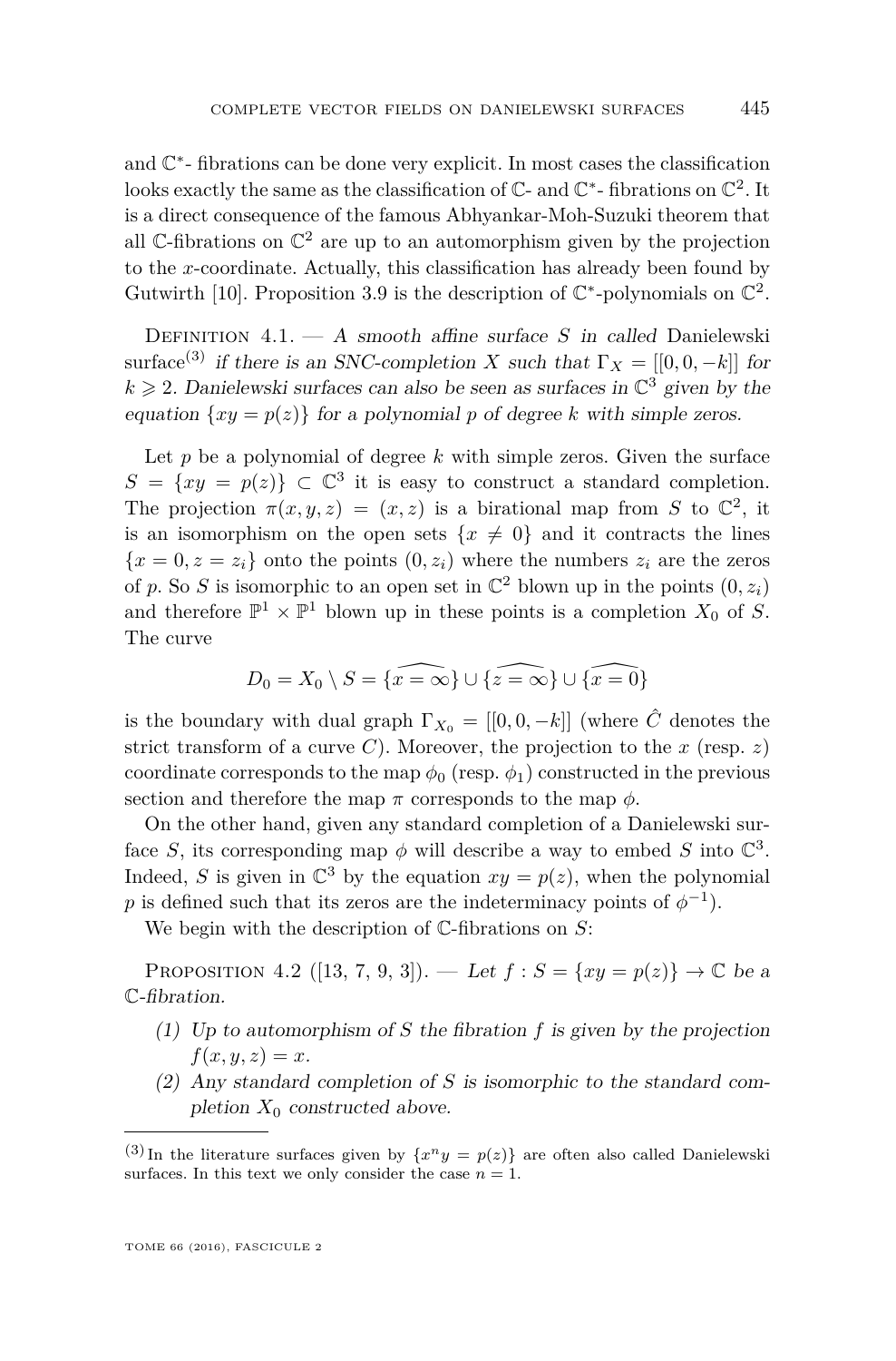Proof.  $-$  By Corollary [3.4](#page-8-1) (1) is equivalent to (2). There are several proofs, e.g. (1) is proven in [\[13\]](#page-22-3) and (2) is proven in [\[9\]](#page-21-6).  $\Box$ 

### **4.1.** C ∗ **-fibrations with two sections at the boundary**

The description of  $\mathbb{C}^*$ -fibration with two sections at the boundary is very much related with the description of  $\mathbb{C}^*$ -fibrations on  $\mathbb{C}^2$ . We will prove the following proposition:

PROPOSITION 4.3. — Let  $f : S = \{xy = p(z)\} \rightarrow \mathbb{C}$  be a  $\mathbb{C}^*$ -fibration with two sections at the boundary. Then *f* is up to isomorphism of *S* of the form *z* or  $x^{i}(x^{l}(z+a) + Q(x))^{j}$  for *i*, *j* relatively prime,  $l \in \mathbb{N}_{0}$ ,  $\text{deg}(Q) < l$ and  $a \in \mathbb{C}$ .

Proof. — Let  $X \supset S$  be the semistandard completion from Proposition [3.5](#page-8-0) with

$$
\Gamma_X = \begin{array}{cc} 0 & \omega_1 & -k \\ C_0 & C_1 & C_2 \end{array}
$$

that is obtained (starting by moving the zeros to the left followed by inner blow downs) from a pseudo-minimal SNC-completion *Y* with

$$
\Gamma_Y = \begin{array}{c} \eta_{-m} & \eta_{-2} & 0 & 0 & \eta_1 & \eta_2 & \eta_n \\ D_{-m} & D_{-2} & D_{-1} & D_0 & D_1 & D_2 & D_n \end{array}
$$

with  $\eta_i \leq -2$  for  $|i| \geq 2$  and  $\eta_{-1} \leq -1$ . Since  $[[\eta_{-m}, \ldots, \eta_{-2}, \eta_1, \ldots, \eta_n]]$ is contractible to [[−*k*]] such that the right endvertex is not contracted we have  $\eta_1 = -1$  and thus  $n \geq 2$  unless  $X = Y$ . We may extend f:  $S \to \mathbb{C}$  to a rational function  $\bar{f}: X \dashrightarrow \mathbb{P}^1$ . If  $X = Y$  then  $f(x, y, z) = z$ up to isomorphism. Indeed, by Proposition [4.2](#page-13-0) the completion  $X = Y$ is isomorphic to  $X_0$ , and  $\bar{f}: X \cong X_0 \to \mathbb{P}^1$  coincides with  $\phi_1$  which is the projection to the *z*-coordinate. If  $X \neq Y$  then by construction f is constant and non-polar on  $C_2 \setminus C_1$  (assume that *f* vanishes on  $C_2 \setminus C_2$  $C_1$ ). Indeed,  $C_2$  is the strict transform of  $D_n$  which sits inside a fiber (since  $n \geq 2$ ). The same holds true if we pass by modifications [\(2.1\)](#page-5-0) to a standard completion X'. Hence the pushforward  $\phi_*\bar{f}$  by the morphism  $\phi: X' \cong X_0 \to \mathbb{P}^1 \times \mathbb{P}^1$  restricted to  $\mathbb{C}^2$  is a regular function  $g := \phi_* \overline{f}|_{\mathbb{C}^2}$ :  $\mathbb{C}^2 \to \mathbb{C}$ . In particular, g is a polynomial function on  $\mathbb{C}^2$  with general fibers isomorphic to  $\mathbb{C}^*$  and  $\{x = 0\} \subset g^{-1}(0)$ . By Proposition [3.9](#page-12-0) the function *g* and hence its pullback  $f$  is, for some automorphism  $(s, t)$  of  $\mathbb{C}^2$ , of the form  $s(x, z)^{i} (s(x, z)^{l} t(x, z) - Q(s(x, z)))^{j}$  with *i, j, l, Q* as desired. Clearly we have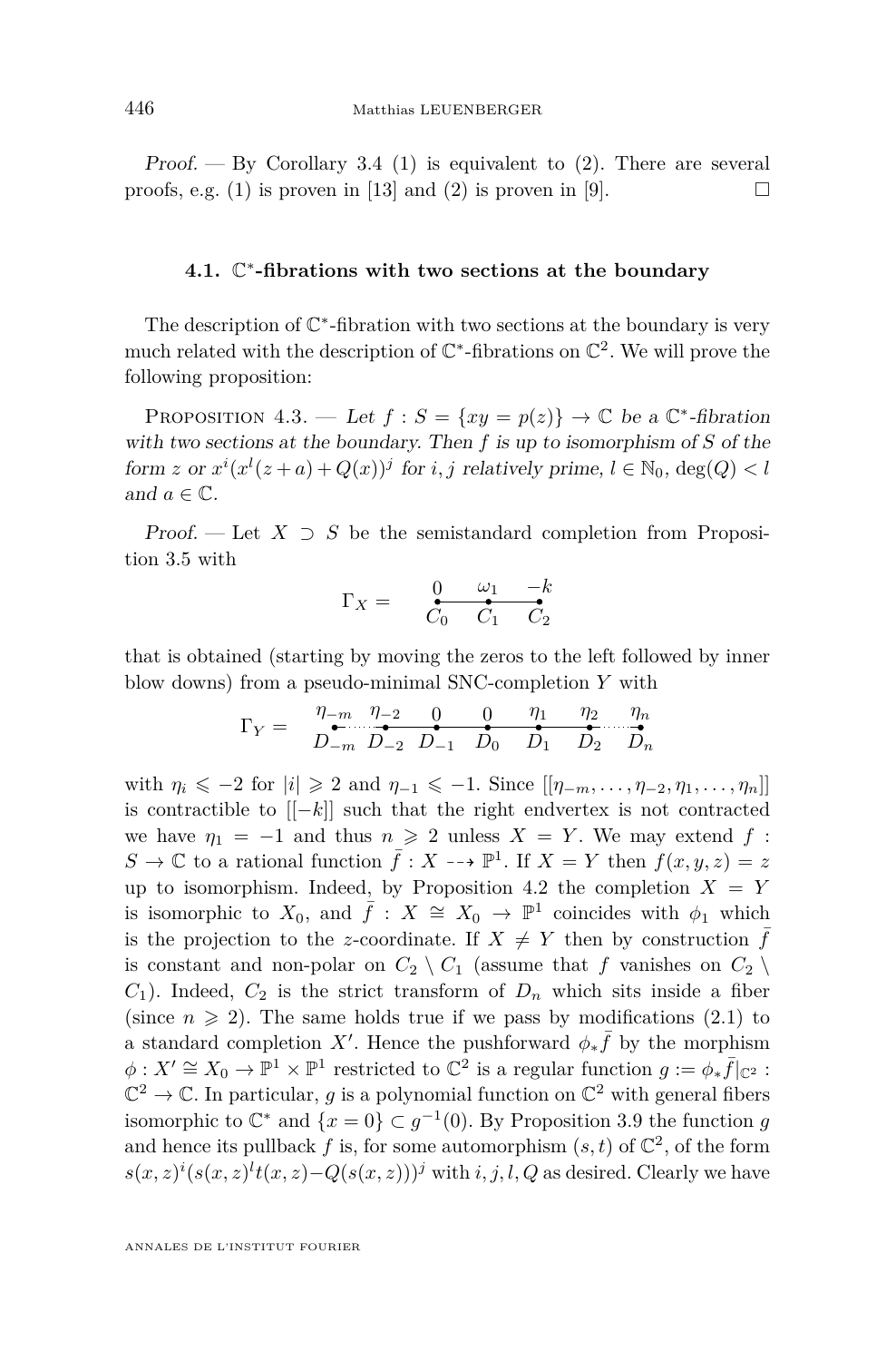that (if  $l = 0$  then maybe after exchanging *s* and *t*) the zero set of  $s(x, z)$ coincides with  ${x = 0}$ . Hence the automorphism is of the form  $s(x, z) = ax$ and  $t(x, z) = by + r(x)$ , and after rescaling f we may assume  $a = b = 1$ . Since automorphisms of  $\mathbb{C}^2$  of the form  $(x, z) \mapsto (x, z + xr'(x))$  extend to the surface *S* we may even assume that  $s(x, z) = x$  and  $t(x, z) = z + a$  for some  $a \in \mathbb{C}$  and the claim follows.

### **4.2.** C ∗ **-fibrations with one double-section at the boundary**

By Proposition [3.7](#page-10-0) the case of a  $\mathbb{C}^*$ -fibration with a double-section at the boundary on a Danielewski surface only occurs when the polynomial *p* is of degree 4. It will be more convenient to allow completions where the components of the boundary do not necessarily intersect transversally.

<span id="page-15-0"></span>LEMMA 4.4. — Let *X* be a non-SNC-completion of  $S = \{xy = a(z - z_1)\}$  $(z-z_2)(z-z_3)(z-z_4)$ } such that  $X\ S = C_0 ∪ C_1$  with  $C_0 �cdot C_1 = 2, C_0 ⋅ C_0 = 0$ and  $C_1 \cdot C_1 = 1$ . Then:

(1) *X* can be identified with  $\mathbb{P}^2$  blown up in  $[z_i^2 : z_i : 1]$  for  $1 \leq i \leq 4$ such that

$$
C_0 = \widehat{\{w = 0\}} \quad \text{and} \quad C_1 = \widehat{\{uw = v^2\}}.
$$

(2) There is a unique (up to affine transformation of  $\mathbb{P}^1 \setminus {\infty}$ ) rational function  $h: X \to \mathbb{P}^1$  such that  $C_0$  is a double-section and  $C_1 =$  $h^{-1}(\infty)$ . The pushforward  $\tilde{h}$  of *h* to  $\mathbb{P}^2$  is given by

$$
\tilde{h}([u:v:w]) = \frac{(u - (z_1 + z_2)v + z_1z_2w)(u - (z_3 + z_4)v + z_3z_4w)}{uw - v^2}.
$$

Moreover, *h* has at least three fibers which are not isomorphic to C ∗ .

Proof. — The completion *X* may be transformed into a standard completion by the following modifications:

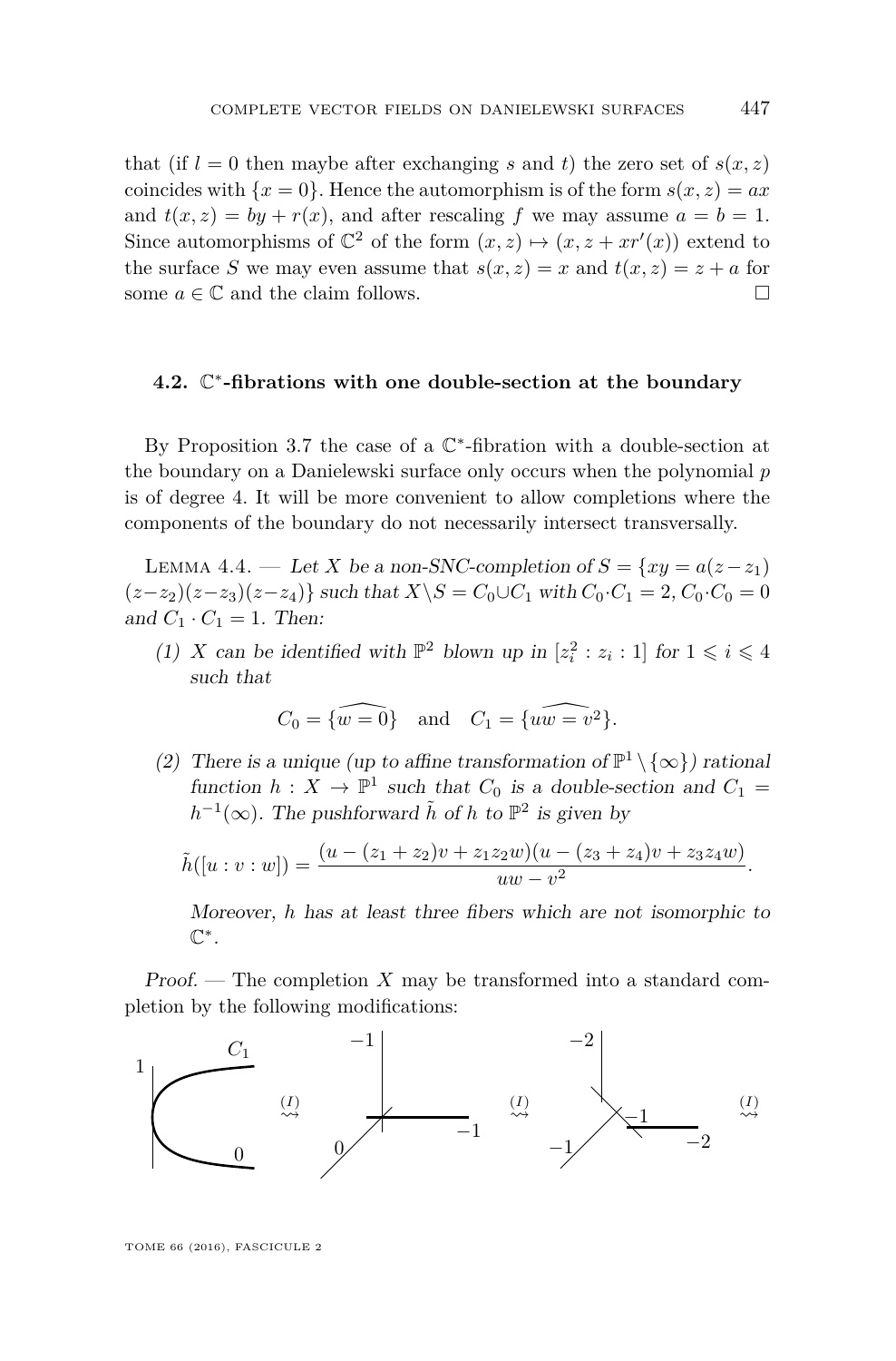

A calculation shows that the birational map  $\mathbb{P}^1 \times \mathbb{P}^1 \dashrightarrow \mathbb{P}^2$  given by  $(x, z) \mapsto [u(x, z) : v(x, z) : w(x, z)] = [x + az^2 : z : 1]$  induces precisely the inverse of this modification on the boundary (where *a* corresponds to the point *p*). Thus *X* can be identified with  $\mathbb{P}^2$  blown up in  $[az_i^2 : z_i : 1]$  for  $1 \leqslant i \leqslant 4$  (indeed, the standard completion was isomorphic to  $\mathbb{P}^1 \times \mathbb{P}^1$  blown up in  $(0, z_i)$  for  $1 \leq i \leq 4$ ). After the isomorphism  $[u : v : w] \mapsto [a^{-1}u :$  $v: w$  the completion *X* is as desired. For Claim (2) we observe that  $\tilde{h}$  is of degree 2, indeed the general fiber meets  $\{w = 0\}$  twice. Moreover, every fiber meets  $\{uw = v^2\}$  precisely in the points  $[z_i^2 : z_i : 1]$  for  $1 \leq i \leq 4$ . This holds since these points are indeterminacy points of  $\tilde{h}$  because  $C_1$  is an entire fiber of  $h$ . The space of curves of degree 2 in  $\mathbb{P}^2$  is isomorphic to  $\mathbb{P}^5$  hence the space of curves of degree 2 passing through four points is isomorphic to  $\mathbb{P}^1$ . It coincides with the levels of  $\tilde{h}$ . So,  $\tilde{h}$  is (up to affine transformation of  $\mathbb{P}^1 \setminus {\infty}$  of the form  $(uw - v^2)^{-1} g(u, v, w)$ , where g is any homogeneous polynomial of degree 2 such that its zero set meets  ${uw = v<sup>2</sup>}$  in the four requested points. We may choose the product of two linear functions each connecting two of the points linearly. Clearly *h* has at least three fibers not isomorphic to  $\mathbb{C}^*$  since there are three possibilities to choose two lines through these four points.

<span id="page-16-0"></span>PROPOSITION 4.5. — Let  $f : S = \{xy = p(z)\} \rightarrow \mathbb{C}$  be a  $\mathbb{C}^*$ -fibration with double-section at the boundary. Then  $\deg p = 4$  and f is given up to automorphism of *S* by  $f(x, y, z) = ax + y + \frac{1}{6}p''(z)$  where *a* is the leading coefficient of *p*. Additionally, the fibration *f* has at least three fibers not isomorphic to  $\mathbb{C}^*$ .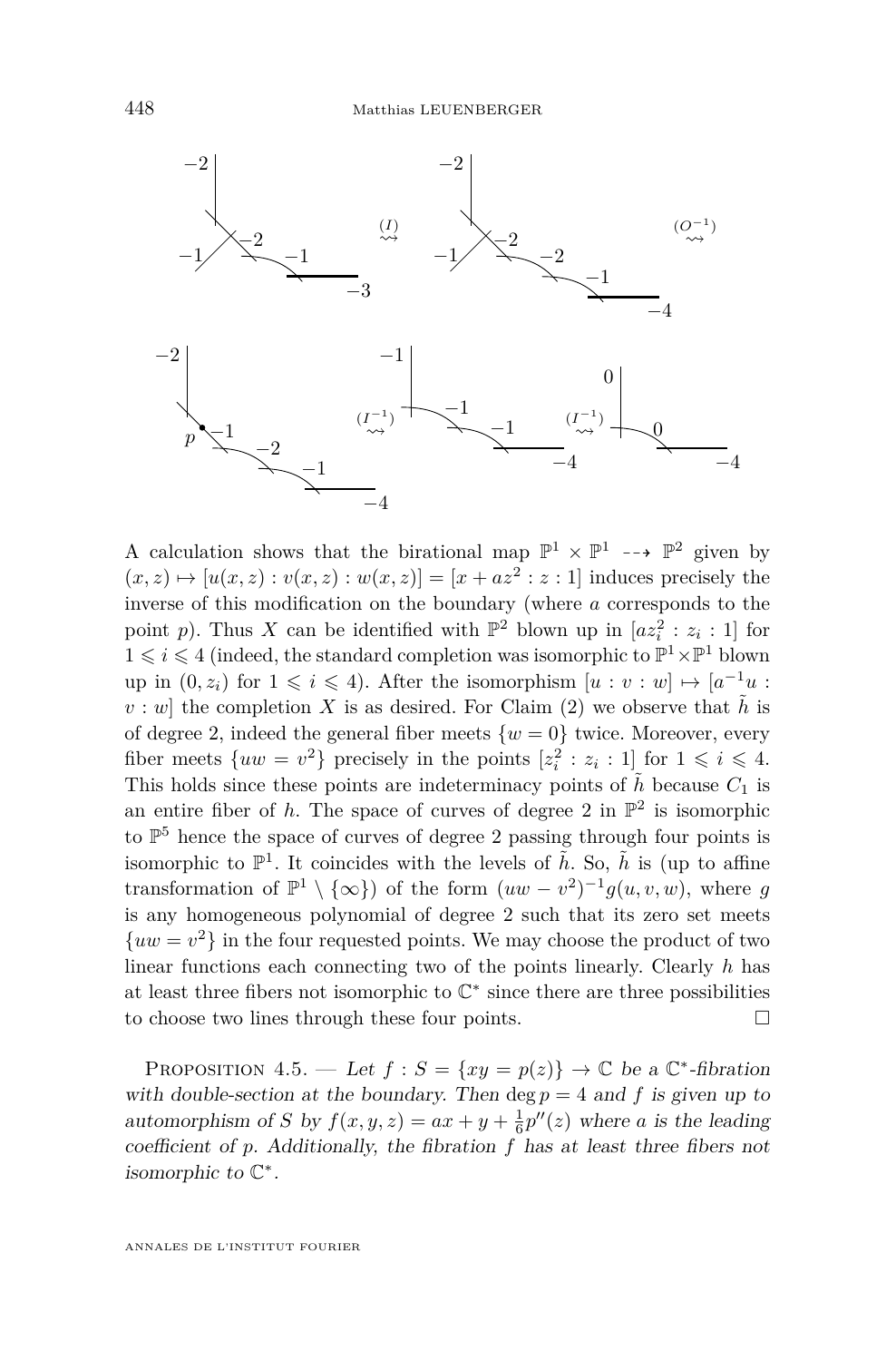Proof. — By Proposition [3.7](#page-10-0) the polynomial p has degree 4 (say  $p(z) =$  $a(z-z_1)(z-z_2)(z-z_3)(z-z_4)$ , and moreover there is a pseudo-minimal SNC-completion with dual graph of the boundary



.

This completion can be transformed by two blow downs into a completion X as in Lemma [4.4,](#page-15-0) which is then by (1) isomorphic to  $\mathbb{P}^2$  blown up in 4 points. The birational map  $\mathbb{P}^1 \times \mathbb{P}^1 \dashrightarrow \mathbb{P}^2$  given by  $(x, z) \mapsto [u(x, z) :$  $v(x, z) : w(x, z) = [x + z^2 : z : 1]$  induces a birational map from the standard completion  $X_0$  to the completion *X*. By (2) of Lemma [4.4](#page-15-0) the fibration *f* is given by

$$
\frac{(u - (z_1 + z_2)v + z_1z_2w)(u - (z_3 + z_4)v + z_3z_4w)}{uw - v^2}
$$
\n
$$
= \frac{(x + z^2 - (z_1 + z_2)z + z_1z_2)(x + z^2 - (z_3 + z_4)z + z_3z_4)}{x + z^2 - z^2}
$$
\n
$$
= \frac{1}{x} \left[ x^2 + x(2z^2 - (z_1 + z_2 + z_3 + z_4)z + z_1z_2 + z_3z_4) + (z - z_1)(z - z_2)(z - z_3)(z - z_4) \right]
$$
\n
$$
= x + \frac{p(z)}{ax} + 2z^2 - (z_1 + z_2 + z_3 + z_4)z + z_1z_2 + z_3z_4
$$
\n
$$
= x + \frac{y}{a} + 2z^2 - (z_1 + z_2 + z_3 + z_4)z + z_1z_2 + z_3z_4
$$

and hence *f* is (after multiplying with *a* and adding a constant) of the desired form.

#### **5. Proof of the Main Theorem**

Let *p* be a polynomial with simple zeros, and let

$$
\nu = \nu_x(x,y,z)\frac{\partial}{\partial x} + \nu_y(x,y,z)\frac{\partial}{\partial y} + \nu_z(x,y,z)\frac{\partial}{\partial z}
$$

be a complete algebraic vector field on the Danielewski surface  $S = \{xy =$  $p(z)$ } extended regularly to  $\mathbb{C}^3$ . Then, as mentioned in the Introduction, by [\[11,](#page-21-4) Theorem 1.3] the vector field  $\nu$  preserves a  $\mathbb{C}$ - or  $\mathbb{C}^*$ -fibration  $f$ :  $S \to \mathbb{C}$ . These fibrations are described in the previous section. Hence it is possible to give the precise form of  $\nu$  using exactly the same arguments as in the planar case (see Proposition 2 in [\[6\]](#page-21-1)). Let us establish first two lemmas.

TOME 66 (2016), FASCICULE 2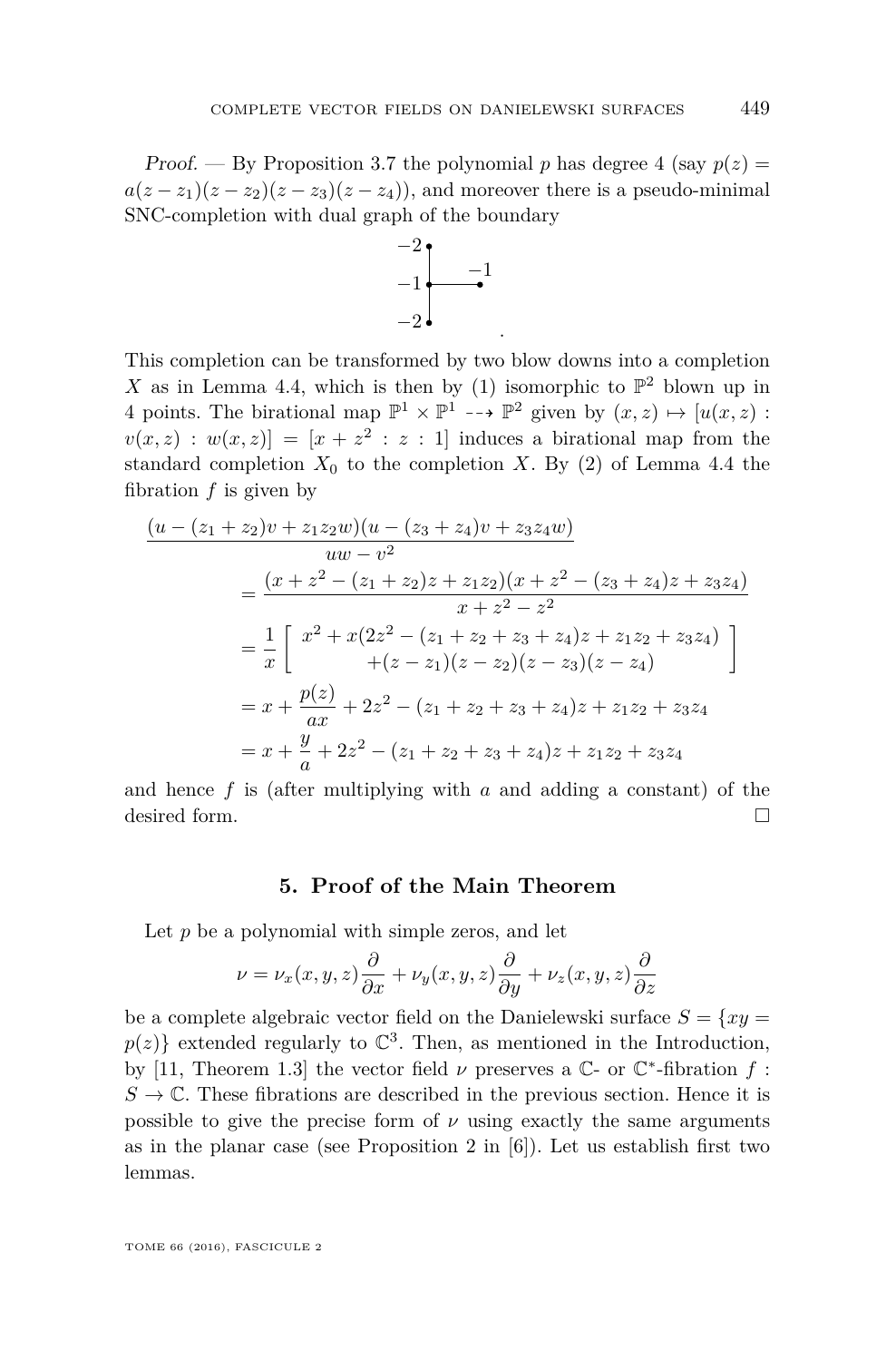<span id="page-18-0"></span>LEMMA 5.1. — Assume that  $\nu$  is tangent to  $\{x = 0\}$ . Then  $\nu$  projects to a complete vector field

$$
\nu_x(x, \frac{p(z)}{x}, z) \frac{\partial}{\partial x} + \nu_z(x, \frac{p(z)}{x}, z) \frac{\partial}{\partial z}
$$

on  $\mathbb{C}_x^* \times \mathbb{C}_z$ ,  $\nu_x$  and  $\nu_z$  are divisible by *x* and *v* is of the form

$$
\nu = \frac{\nu_x(x, y, z)}{x} \text{HF} + \frac{\nu_z(x, y, z)}{x} \text{SF}^x.
$$

Proof. — Regarding  $\nu$  as a derivation, clearly  $\nu_x = \nu(x)$  vanishes on { $x = 0$ }. Therefore we have  $\nu(z)p'(z) = \nu(p(z)) = \nu(xy) = x\nu(y) + y\nu(x) =$ 0 for  $x = 0$ . Hence  $\nu_z = \nu(z)$  vanishes also on  $\{x = 0\}$ . This means that both  $\nu_x$  and  $\nu_z$  are divisible by x. Thus we get the explicit form of  $\nu_y = \nu(y) = (p'(z)\nu_z - y\nu_x)/x$ , and also the explicit form of *ν* as in the claim.  $\Box$ 

<span id="page-18-1"></span>Lemma 5.2 ([\[6\]](#page-21-1)).

(1) Let  $D_{\alpha} \times C_t$  be a (holomophic) trivialization of a neighborhood of a general fiber *C* of *f*. Then the pullback of  $\nu$  to this neighborhood is of the form

$$
\tilde{\nu} = F(\alpha)\frac{\partial}{\partial \alpha} + (G(\alpha)t + H(\alpha))\frac{\partial}{\partial t}
$$

for holomorphic functions *F*, *G* and *H*. If  $C \cong \mathbb{C}^*$  then  $H = 0$ .

(2) If  $\nu = \nu_1 + \nu_2$ , where  $\nu_2$  is complete and tangent to the fibers of f. Then  $\nu_1$  is complete.

Proof. — Since the local flow of  $\tilde{\nu}$  sends vertical fibers to vertical fibers the first summand of  $\tilde{\nu}$  is independent of *t*. By the Riemann removable singularities theorem the local flow maps of  $\tilde{\nu}$  extends to maps  $\{\alpha\} \times C \rightarrow$  $\{\alpha'\}\times\bar{C}$ . Hence  $\tilde{\nu}$  extends to  $D\times\bar{C}$  such that  $\tilde{\nu}$  is tangential to  $D\times\partial C$ . Thus the second summand is of the desired form. The second claim follows from the fact that also  $\nu_1$  extends to  $\overline{C}$  such that it is tangential to the sections at infinity.

These two lemmas directly imply the next proposition concerning the case of C-fibrations.

PROPOSITION 5.3. — If 
$$
f(x, y, z) = x
$$
 then  

$$
\nu = cHF + (A(x)z + B(x)) \text{SF}^x
$$

for some  $c \in \mathbb{C}$  and  $A, B \in \mathbb{C}[x]$ .

Proof. — Since  $\{x=0\}$  is a singular fiber,  $\nu$  is tangential to it. Lemma [5.1](#page-18-0) shows that it is sufficient to look at the projection and restriction of *ν*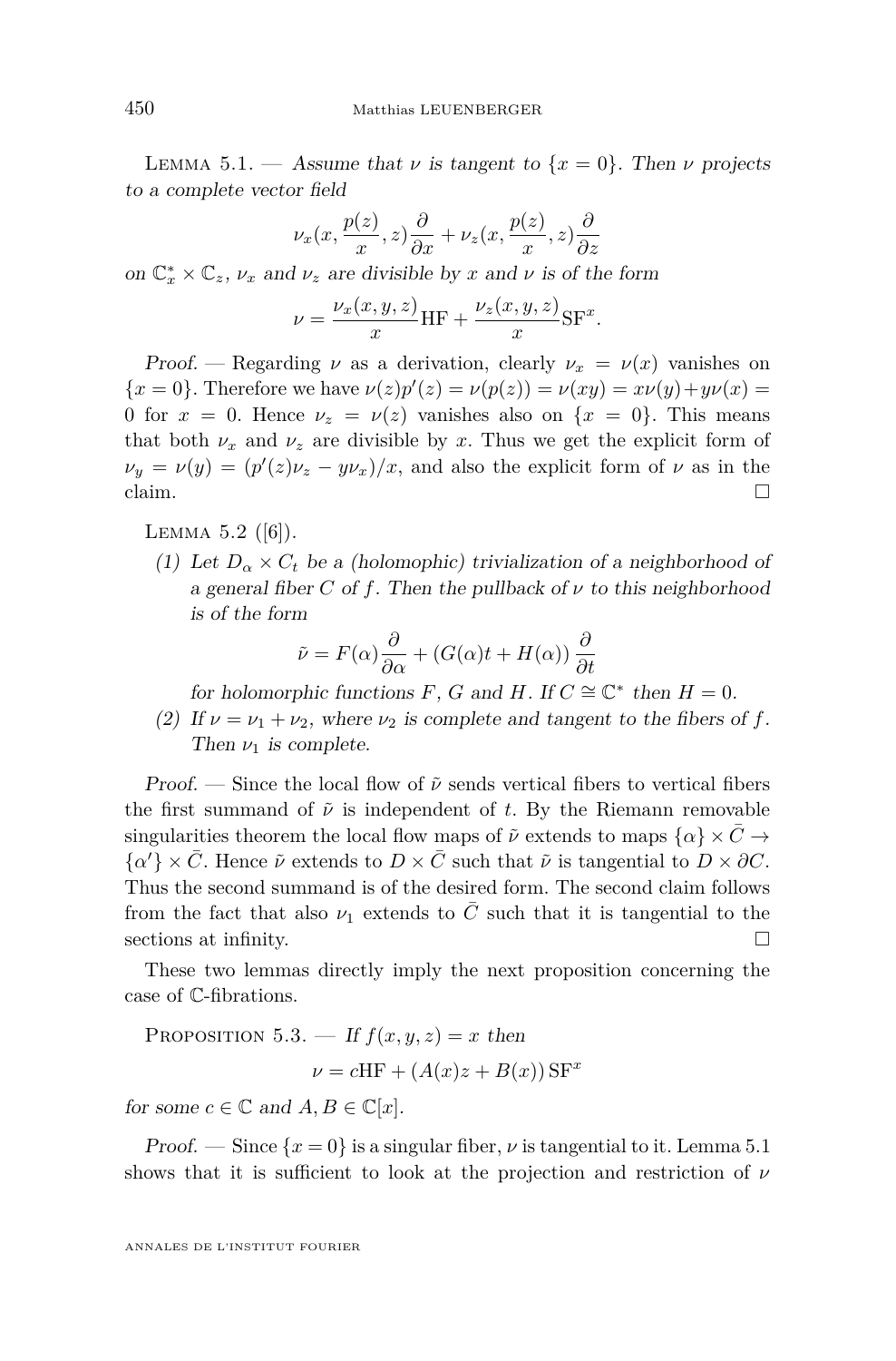to  $\mathbb{C}_x^* \times \mathbb{C}_z$ . The latter is obviously a trivialization of a neighborhood of a fiber. Hence Lemma [5.2\(](#page-18-1)1) shows that  $\nu$  is of the form  $F(x)\partial/\partial x$  +  $(G(x)z + H(x))$  ∂/∂z on  $\mathbb{C}^*_x \times \mathbb{C}_z$ . By Lemma [5.1](#page-18-0) the functions  $F, G, H$  are divisible by *x*. By the completeness of  $\nu$  we have  $F(x) = cx$  for some *c*, which leads to the desired form.  $\Box$ 

The  $\mathbb{C}^*$ -case with two sections at the boundary works similarly. The only new difficulty is to trivialize a neighborhood of a fiber.

PROPOSITION 5.4. — If  $f(x, y, z) = x^m(x^l(z + a) + Q(x))^n$  for coprime numbers  $m, n \in \mathbb{N}, l \in \mathbb{N}_0, a \in \mathbb{C}$  and  $\deg(Q) < l$  then

$$
\nu = c \left( \frac{z+a}{x} + \frac{Q(x)}{x^{l+1}} \right) \mathbf{S} \mathbf{F}^x + A(x^m (x^l (z+a) + Q(x))^n)
$$

$$
\cdot \left[ n \mathbf{H} \mathbf{F} - \left( \frac{(m+nl)(z+a)}{x} + \frac{mQ(x) + nxQ'(x)}{x^{l+1}} \right) \mathbf{S} \mathbf{F}^x \right]
$$

for some  $c \in \mathbb{C}$  and  $A \in \mathbb{C}[t]$  satisfying  $A(0) = c/(m+nl)$  and  $A(x^m(x^l(z +$  $a) + Q(x))^n$  $\big( mQ(x) + nxQ'(x) \big) - cQ(x) \in x^{l+1} \cdot \mathbb{C}[S].$ 

*Proof.* — Again  $\nu$  is tangential to  $\{x = 0\}$ , so we work on  $\mathbb{C}_x^* \times \mathbb{C}_z$  as in Lemma [5.1.](#page-18-0) Pick  $0 \neq \alpha_0 \in \mathbb{C}$ , and let  $D = \{|\alpha - \alpha_0| < \varepsilon\}$  be a small ball around  $\alpha_0$ . Then the map

$$
D \times \mathbb{C}^* \rightarrow \mathbb{C}_x^* \times \mathbb{C}_z
$$
  

$$
(\alpha, t) \mapsto \left(t^n, \frac{e^{\alpha}t^{-m} - Q(t^n)}{t^{nl}} - a\right)
$$

gives a trivialization of a neighborhood of the fiber  $f^{-1}(e^{n\alpha_0})$ . Using this map yields:

$$
\frac{\partial}{\partial \alpha} \quad \mapsto \quad \nu_1 := \left( z + a + \frac{Q(x)}{x^l} \right) \frac{\partial}{\partial z},
$$
\n
$$
t \frac{\partial}{\partial t} \quad \mapsto \quad \nu_2 := nx \frac{\partial}{\partial x} - \left( (m + nl)(z + a) + \frac{mQ(x) + nxQ'(x)}{x^l} \right) \frac{\partial}{\partial z}.
$$

Lemma [5.2\(](#page-18-1)1) shows that  $\nu$  is given on  $\mathbb{C}_x^* \times \mathbb{C}_z$  by  $F(\alpha)\nu_1 + G(\alpha)\nu_2$  for  $\alpha = x^m(x^l(z+a) + Q(x))^n$ . We know that  $G(\alpha)\nu_2$  is complete on  $\mathbb{C}^*_x \times \mathbb{C}_z$ since it is tangent along the fibers of *f* and its restriction to any fiber is complete. Thus by Lemma [5.2\(](#page-18-1)2) also  $F(\alpha)\nu_1$  is complete on  $\mathbb{C}_x^* \times \mathbb{C}_z$ . This shows that  $F(\alpha)$  is constant. Letting  $A = G$  yields that  $\nu$  is as desired on  $\mathbb{C}_x^* \times \mathbb{C}_z$ . Lemma [5.1](#page-18-0) provides a lift of  $\nu$  to the vector field on *S* as in the claim. In order to be non-polar on  $\{x=0\}$  we need the additional condition on *A*, which is equivalent to the fact that  $\nu_z$  is divisible by  $x$ .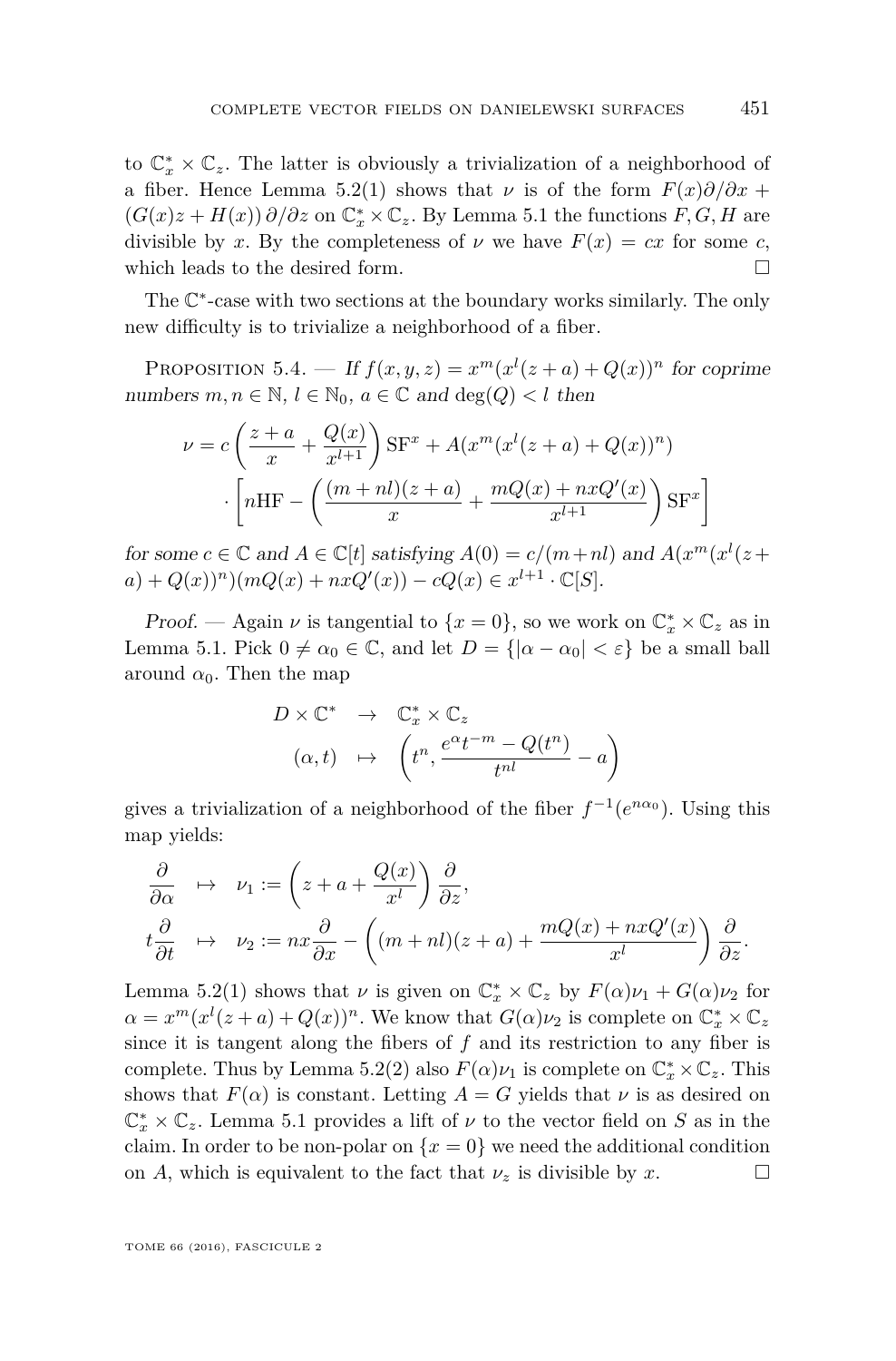PROPOSITION 5.5. — If  $p(z) = a \cdot (z^4 + bz^3 + cz^2 + dz + e)$  and  $f(x, y, z) =$  $ax + y + \frac{1}{6}p''(z)$  then

$$
\nu = A\left(ax + y + \frac{1}{6}p''(z)\right)\left(-\frac{1}{6}p'''(z)HF + aSF^x - SF^y\right)
$$

for some  $A \in \mathbb{C}[t]$ .

Proof. — By Proposition [4.5](#page-16-0) we know that *f* has more than one fiber not isomorphic to  $\mathbb{C}^*$ . Thus  $\nu$  acts on the base  $\mathbb C$  with more that one fixed point. By hyperbolicity  $\nu$  is tangential to the fibers of  $f$ . Hence  $\nu$  restricted to a general fiber is proportional to *t∂/∂t*. We need to parametrize a general fiber  $C^{\alpha} = \{ax + y + 2az^2 + abz + a\alpha = 0\}, \alpha \in \mathbb{C}$ . Let us define  $\xi, \chi, \kappa \in \mathbb{C}$ such that

$$
\xi^2 = \alpha + \frac{b^2}{2} - c
$$
,  $\chi = \frac{\alpha b - 2d}{4\xi^2}$ ,  $\kappa = e - \frac{\alpha^2}{4} + \xi^2 \chi^2$ .

The map  $C^{\alpha} \to \mathbb{C}^*$  defined by

$$
(x, y, z) \mapsto t := x + z^2 + \frac{b}{2}z + \frac{\alpha}{2} + \xi(z + \chi) = \frac{ax - y}{2a} + \xi(z + \chi)
$$

is an isomorphism. Indeed, after multiplying with *x/a* and replacing *xy* by  $p(z)$  the equation defining  $C^{\alpha}$  becomes

$$
x^{2} + z^{4} + bz^{3} + cz^{2} + dz + e + (2z^{2} + bz + \alpha)x
$$
  
=  $\left(x + z^{2} + \frac{b}{2}z + \frac{\alpha}{2}\right)^{2} + \left(c - \frac{b^{2}}{4} - \alpha\right)z^{2} + \left(d - \frac{\alpha b}{2}\right)z + e - \frac{\alpha^{2}}{4}$   
=  $\left(x + z^{2} + \frac{b}{2}z + \frac{\alpha}{2}\right)^{2} - (\xi(z + \chi))^{2} + \kappa$   
=  $t(t - 2\xi(z + \chi)) + \kappa$ .

Thus  $t$  can be seen as a variable of  $\mathbb{C}^*$ . Moreover, we can see that the vector field  $\nu_0 = -\frac{1}{6}p'''(z)HF + aSF^x - SF^y$  is tangent to the fibers and restricts to the vector field  $2a\xi t\partial/\partial t$  on  $C^{\alpha} \cong \mathbb{C}^*$ . Indeed,  $\nu_0$  acts on  $t$  by multiplication with 2*aξ*:

ANNALES DE L'INSTITUT FOURIER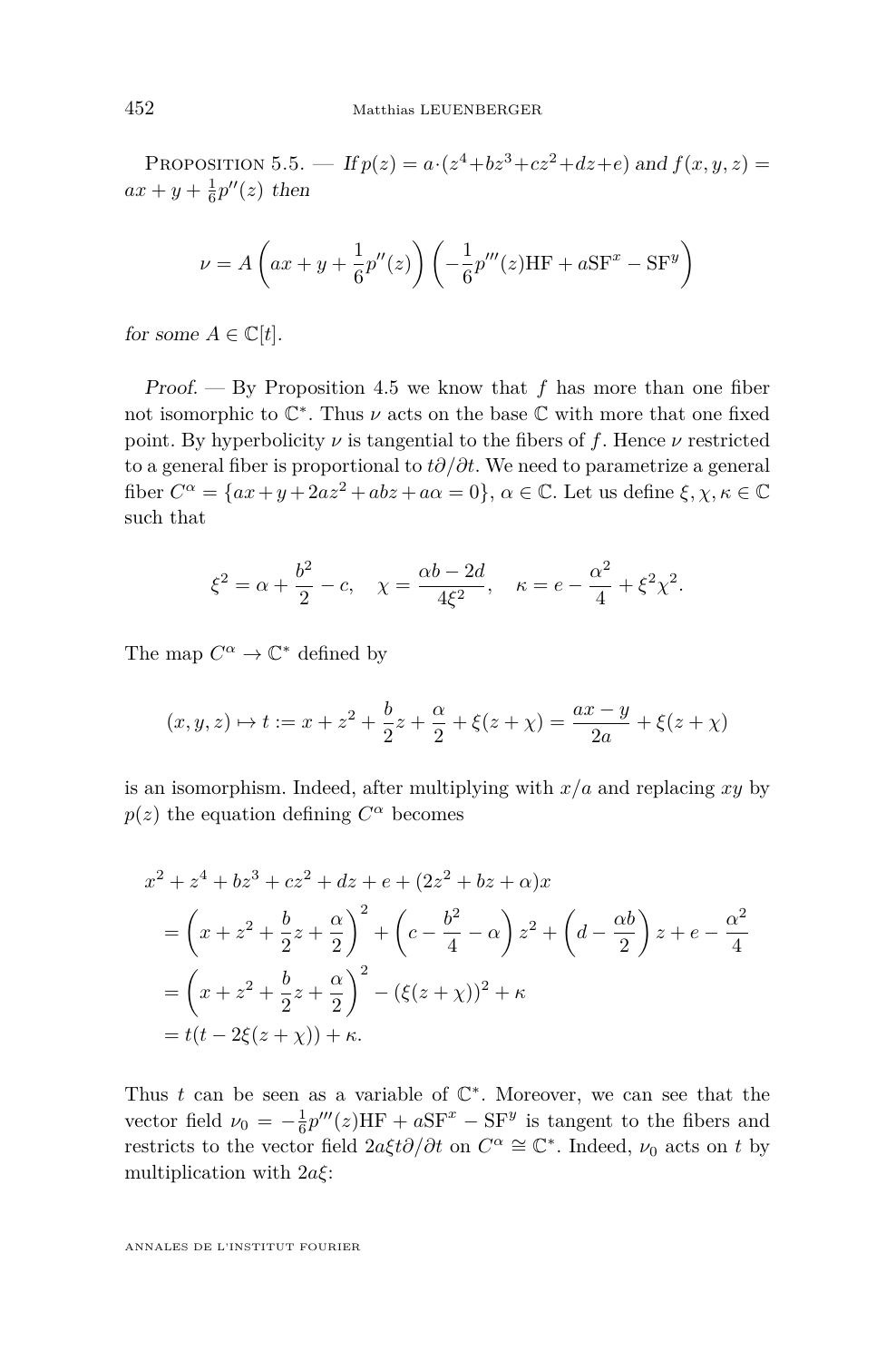$$
\nu_0(t) = \nu_0 \left( \frac{ax - y}{2a} + \xi(z + \chi) \right)
$$
  
=  $2a\xi \left( -\frac{p''(z)}{6} \cdot \frac{ax + y}{4a^2\xi} - \frac{p'(z)}{2a\xi} + \frac{ax - y}{2a} \right)$   
=  $2a\xi \left( -\frac{1}{\xi} \left( (4z + b) \frac{-(2z^2 + bz + \alpha)}{4} + 2z^3 + \frac{3}{2}bz^2 + cz + \frac{d}{2} \right) + \frac{ax - y}{2a} \right)$   
=  $2a\xi \left( -\frac{1}{\xi} \left( \left( -\frac{b^2}{4} - \alpha + c \right) z - \frac{\alpha b}{4} + \frac{d}{2} \right) + \frac{ax - y}{2a} \right)$   
=  $2a\xi \left( \xi(z + \chi) + \frac{ax - y}{2a} \right)$   
=  $2a\xi t$ 

Overall on every fiber of f the vector field  $\nu$  is a multiple of  $\nu_0$ . Thus the proposition is proven.

#### BIBLIOGRAPHY

- <span id="page-21-0"></span>[1] E. Andersén, "Complete vector fields on (**C**<sup>∗</sup> ) *<sup>n</sup>*", Proc. Amer. Math. Soc. **128** (2000), no. 4, p. 1079-1085.
- <span id="page-21-8"></span>[2] W. P. Barth, K. Hulek, C. A. M. Peters & A. Van de Ven, Compact complex surfaces, second ed., Ergebnisse der Mathematik und ihrer Grenzgebiete. 3. Folge. A Series of Modern Surveys in Mathematics [Results in Mathematics and Related Areas. 3rd Series. A Series of Modern Surveys in Mathematics], vol. 4, Springer-Verlag, Berlin, 2004, xii+436 pages.
- <span id="page-21-10"></span>[3] J. BLANC & A. DUBOULOZ, "Automorphisms of  $\mathbb{A}^1$ -fibered affine surfaces", Trans. Amer. Math. Soc. **363** (2011), no. 11, p. 5887-5924.
- <span id="page-21-3"></span>[4] M. BRUNELLA, "Foliations on complex projective surfaces", in Dynamical systems. Part II, Pubbl. Cent. Ric. Mat. Ennio Giorgi, Scuola Norm. Sup., Pisa, 2003, p. 49- 77.
- <span id="page-21-2"></span> $\overline{\phantom{C}}$ , Birational geometry of foliations, Publicações Matemáticas do IMPA. [IMPA Mathematical Publications], Instituto de Matemática Pura e Aplicada (IMPA), Rio de Janeiro, 2004, iv+138 pages.
- <span id="page-21-1"></span>[6] ——— , "Complete polynomial vector fields on the complex plane", Topology **43** (2004), no. 2, p. 433-445.
- <span id="page-21-5"></span>[7] D. DAIGLE, "On locally nilpotent derivations of  $k[X_1, X_2, Y]/(\phi(Y) - X_1X_2)$ ", J. Pure Appl. Algebra **181** (2003), no. 2-3, p. 181-208.
- <span id="page-21-7"></span>[8] H. Flenner, S. Kaliman & M. Zaidenberg, "Birational transformations of weighted graphs", in Affine algebraic geometry, Osaka Univ. Press, Osaka, 2007, p. 107-147.
- <span id="page-21-6"></span>[9] ——— , "Uniqueness of C∗- and C+-actions on Gizatullin surfaces", Transform. Groups **13** (2008), no. 2, p. 305-354.
- <span id="page-21-9"></span>[10] A. Gutwirth, "An inequality for certain pencils of plane curves", Proc. Amer. Math. Soc. **12** (1961), p. 631-638.
- <span id="page-21-4"></span>[11] S. Kaliman, F. Kutzschebauch & M. Leuenberger, "Complete algebraic vector fields on affine surfaces", <http://arxiv.org/abs/1411.5484>, 2014.